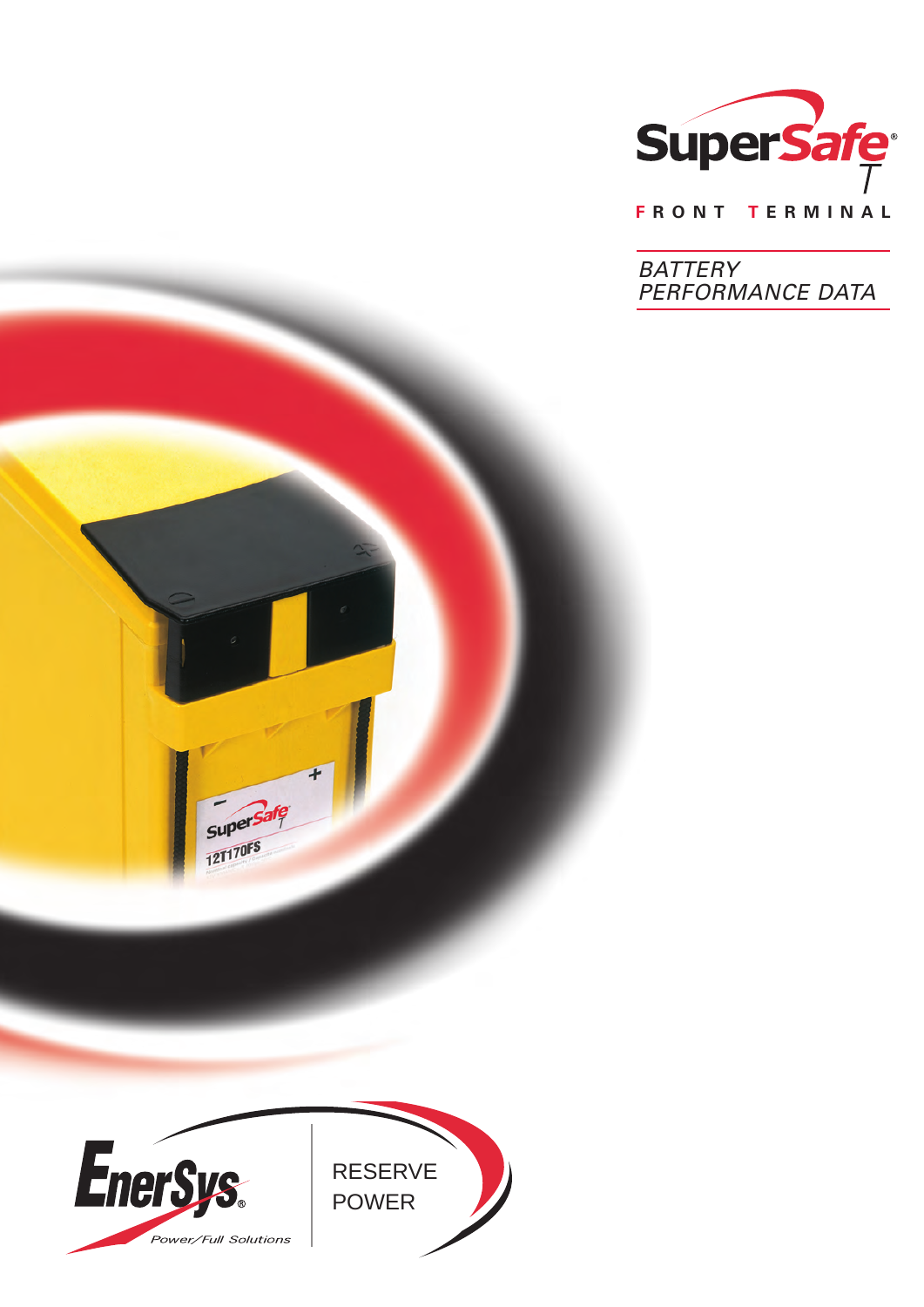# Constant Current Discharge Performance Data

#### **Discharge Currents (Amperes) to 1.60Vpc at 20°C**

| 5.    | 10    | 15    | 20    | 25    | 30    | 35    | 40                            | 45    | 50    | 55    |       | 1.5   | $\overline{2}$ | 2.5  | 3    |      | 5    | ն    |      | 8                           | 9    | 10 <sup>10</sup> | 12   | 24   |
|-------|-------|-------|-------|-------|-------|-------|-------------------------------|-------|-------|-------|-------|-------|----------------|------|------|------|------|------|------|-----------------------------|------|------------------|------|------|
| 156.0 | 94.6  | 69.8  | 56.1  | 47.2  | 40.9  | 36.3  | 32.6                          | 29.6  | 27.2  | 25.2  | 23.5  | 16.8  | 13.1           | 10.8 | 9.23 | 7.15 | 5.85 | 4.95 | 4.29 | 3.90                        | 3.49 | 3.16             | 2.60 | 1.30 |
| 179.0 | 109.0 | 80.6  | 64.6  | 54.3  | 47.0  | 41.5  | 37.3                          | 33.9  | 31.1  | 28.7  | 26.7  | 19.0  | 14.9           | 12.3 | 10.5 | 8.18 | 6.72 | 5.71 | 4.98 | 4.56                        | 4.30 | 4.10             | 3.10 | 1.60 |
| 283.0 | 190.0 | 145.0 | 118.0 | 93.0  | 86.9  | 70.6  | 69.2                          | 57.4  | 54.1  | 48.7  | 46.5  | 35.2  | 27.1           | 22.8 | 18.8 | 14.5 | 11.8 | 10.0 | 8.68 | 7.68                        | 6.89 | 6.25             | 5.30 | 2.85 |
| 360.0 | 245.0 | 188.0 | 154.0 | 131.0 | 114.0 | 102.0 | 91.4                          | 83.2  | 76.5  | 70.7  | 65.8  | 46.9  | 36.7           | 30.3 | 25.8 | 20.1 | 16.5 | 14.1 | 12.4 | 11.3                        | 10.3 | 9.36             | 7.80 | 4.40 |
| 254.7 | 254.7 | 207.5 | 179.4 | 152.6 | 133.5 | 119.5 | 107.0                         | 97.7  | 89.7  | 83.1  | 77.5  | 55.4  | 43.3           | 35.8 | 30.4 | 23.6 | 19.4 | 16.5 | 14.5 | 12.7                        | 11.6 | 10.4             | 8.90 | 4.90 |
| 305.2 | 211.2 | 165.0 | 141.9 | 123.3 | 108.5 | 97.8  | 88.8                          | 81.8  | 75.7  | 70.5  | 68.2  | 48.3  | 38.6           | 32.3 | 28.0 | 22.1 | 18.2 | 15.8 | 13.7 | 12.5                        | 11.2 | 10.3             | 8.60 | 4.20 |
| 300.2 | 249.4 | 207.6 | 178.4 | 158.0 | 142.5 | 129.3 | 117.8                         | 106.9 | 98.8  | 92.6  | 85.9  | 62.5  | 48.8           | 41.1 | 35.1 | 28.1 | 23.3 | 20.1 | 17.4 | 15.4                        | 13.7 | 12.4             | 10.5 | 5.28 |
| 454.9 | 322.3 | 256.3 | 219.0 | 191.9 | 170.2 | 153.2 | 139.0                         | 127.2 | 117.5 | 109.1 | 101.4 | 77.3  | 61.4           | 50.9 | 43.7 | 34.3 | 28.4 | 24.3 | 21.4 | 19.1                        | 17.1 | 15.6             | 13.2 | 7.04 |
| 367.5 | 367.5 | 319.0 | 281.2 | 241.3 | 211.9 | 189.0 | 171.1                         | 156.7 | 144.5 | 134.3 | 125.5 | 90.8  | 71.7           | 59.3 | 50.7 | 39.5 | 32.5 | 27.7 | 24.2 | 21.5                        | 19.3 | 17.6             | 14.9 | 8.12 |
| 540.0 | 388.6 | 295.1 | 234.7 | 193.1 | 169.7 | 156.5 | 145.6                         | 136.2 | 128.0 | 120.7 | 114.0 | 81.8  | 64.7           | 53.8 | 46.3 | 36.4 | 30.3 | 26.3 | 23.2 | 20.7                        | 18.6 | 17.0             | 14.5 | 8.16 |
| 413.7 | 413.7 | 356.9 | 311.8 | 267.3 | 235.0 | 210.0 | 190.                          | 174.2 | 160.9 | 149.6 | 140.0 | 101.3 | 79.9           | 66.2 | 56.6 | 44.2 | 36.3 | 31.0 | 27.0 | 24.0                        | 21.6 | 19.7             | 16.8 | 9.10 |
|       |       |       |       |       |       |       | <b>Standby Time (Minutes)</b> |       |       |       |       |       |                |      |      |      |      |      |      | <b>Standby Time (Hours)</b> |      |                  |      |      |

#### **Discharge Currents (Amperes) to 1.63Vpc at 20°C**

| <b>Battery</b> |       |       |       |       | <b>Standby Time (Minutes)</b> |                 |       |       |       |       |       |       |      |                |      |      |      |      | <b>Standby Time (Hours)</b> |      |      |              |                  |      |      |
|----------------|-------|-------|-------|-------|-------------------------------|-----------------|-------|-------|-------|-------|-------|-------|------|----------------|------|------|------|------|-----------------------------|------|------|--------------|------------------|------|------|
| <b>Type</b>    | 5     | 10    | 15    | 20    | 25                            | 30 <sup>2</sup> | 35    | 40    | 45    | 50    | 55    |       | 1.5  | $\overline{2}$ | 2.5  | 3    |      |      |                             |      | 8    | $\mathbf{q}$ | 10 <sup>10</sup> | 12   | 24   |
| 12T30F         | 155.0 | 93.7  | 69.2  | 55.6  | 46.8                          | 40.6            | 35.9  | 32.3  | 29.4  | 27.0  | 25.0  | 23.3  | 16.6 | 13.0           | 10.8 | 9.19 | 7.12 | 5.82 | 4.93                        | 4.28 | 3.89 | 3.48         | 3.15             | 2.60 | 1.30 |
| 12T38F         | 175.0 | 108.0 | 80.1  | 64.3  | 54.1                          | 46.8            | 41.4  | 37.1  | 33.7  | 30.9  | 28.5  | 26.6  | 18.9 | 14.8           | 12.2 | 10.4 | 8.08 | 6.64 | 5.64                        | 4.92 | 4.50 | 4.25         | 4.06             | 3.00 | 1.60 |
| 12T62F         | 274.0 | 186.0 | 143.0 | 116.0 | 98.8                          | 86.0            | 76.3  | 68.6  | 62.4  | 56.9  | 52.6  | 46.2  | 34.7 | 27.0           | 20.9 | 18.8 | 14.5 | 11.8 | 10.0                        | 8.65 | 7.65 | 6.87         | 6.23             | 5.87 | 2.83 |
| 12T92F         | 348.0 | 239.0 | 185.0 | 152.0 | 129.0                         | 113.0           | 100.0 | 90.5  | 82.5  | 75.8  | 70.2  | 65.4  | 46.7 | 36.5           | 30.2 | 25.7 | 20.0 | 16.5 | 14.1                        | 12.3 | 11.3 | 10.2         | 9.34             | 7.80 | 4.40 |
| 12T100FC       | 248.7 | 248.7 | 204.1 | 177.1 | 150.3                         | 132.4           | 117.2 | 106.0 | 97.1  | 88.9  | 82.4  | 77.2  | 55.0 | 43.2           | 35.6 | 30.3 | 23.5 | 19.3 | 16.5                        | 14.4 | 12.7 | 11.4         | 10.4             | 8.90 | 4.84 |
| 12T101F        | 305.2 | 211.2 | 165.0 | 141.9 | 123.3                         | 108.5           | 97.8  | 88.8  | 81.8  | 75.7  | 70.5  | 68.2  | 48.3 | 38.6           | 32.3 | 28.0 | 22.1 | 18.2 | 15.8                        | 13.7 | 12.5 | 11.2         | 10.3             | 8.60 | 4.20 |
| 12T125F        | 300.2 | 249.4 | 207.6 | 178.4 | 158.0                         | 142.5           | 129.3 | 117.8 | 106.9 | 98.8  | 92.6  | 85.9  | 62.4 | 48.8           | 41.0 | 35.0 | 27.9 | 23.2 | 20.0                        | 17.4 | 15.4 | 13.7         | 12.4             | 10.5 | 5.28 |
| 12T155FS       | 454.9 | 322.3 | 256.3 | 219.0 | 191.9                         | 170.2           | 153.2 | 139.0 | 127.2 | 117.5 | 109.2 | 101.4 | 77.3 | 61.4           | 50.9 | 43.7 | 34.3 | 28.4 | 24.3                        | 21.4 | 19.1 | 17.1         | 15.5             | 13.2 | 7.03 |
| 12T170FS       | 362.7 | 362.7 | 314.9 | 278.3 | 239.2                         | 210.1           | 178.8 | 170.2 | 155.8 | 143.9 | 133.8 | 125.1 | 90.6 | 71.5           | 59.1 | 50.6 | 39.4 | 32.4 | 27.6                        | 24.1 | 21.4 | 19.3         | 17.5             | 14.9 | 8.12 |
| 12T170F        | 519.0 | 377.9 | 292.7 | 234.7 | 193.1                         | 169.7           | 156.5 | 145.6 | 136.2 | 128.0 | 120.7 | 114.0 | 81.8 | 64.7           | 53.8 | 46.3 | 36.4 | 30.3 | 26.3                        | 23.2 | 20.7 | 18.6         | 17.0             | 14.5 | 8.16 |
| 12T190F        | 409.0 | 409.0 | 352.  | 308.  | 264.7                         | 233.3           | 208.6 | 189.2 | 173.5 | 160.4 | 149.1 | 139.4 | 101. | 79.8           | 66.2 | 56.6 | 44.2 | 36.3 | 31.0                        | 27.0 | 24.0 | 21.6         | 19.7             | 16.7 | 9.10 |

## **Discharge Currents (Amperes) to 1.65Vpc at 20°C**

| <b>Battery</b> |       |       |       |       |       | <b>Standby Time (Minutes)</b> |       |       |       |       |       |       |       |                |      |      |      |      | <b>Standby Time (Hours)</b> |      |      |      |      |      |      |
|----------------|-------|-------|-------|-------|-------|-------------------------------|-------|-------|-------|-------|-------|-------|-------|----------------|------|------|------|------|-----------------------------|------|------|------|------|------|------|
| <b>Type</b>    | 5.    | 10    | 15    | 20    | 25    | 30                            | 35    | 40    | 45    | 50    | 55    |       | 1.5   | $\overline{2}$ | 2.5  | 3    |      |      | 6                           |      | 8    | 9    | 10   | 12   | 24   |
| 12T30F         | 155.0 | 93.0  | 68.7  | 55.2  | 46.5  | 40.3                          | 35.7  | 32.7  | 29.2  | 26.9  | 24.9  | 23.2  | 16.6  | 13.0           | 10.7 | 9.15 | 7.10 | 5.80 | 4.92                        | 4.26 | 3.88 | 3.47 | 3.14 | 2.60 | 1.30 |
| 12T38F         | 173.0 | 107.0 | 79.7  | 64.1  | 53.9  | 46.6                          | 41.2  | 37.0  | 33.6  | 30.9  | 28.5  | 26.5  | 18.8  | 14.7           | 12.1 | 10.3 | 8.02 | 6.58 | 5.60                        | 4.88 | 4.47 | 4.22 | 4.03 | 3.00 | 1.60 |
| 12T62F         | 267.0 | 183.0 | 141.0 | 115.0 | 97.9  | 85.3                          | 75.7  | 68.2  | 62.0  | 56.7  | 52.4  | 46.0  | 34.6  | 26.9           | 20.9 | 18.7 | 14.4 | 11.8 | 10.0                        | 8.64 | 7.64 | 6.85 | 6.22 | 5.86 | 2.82 |
| 12T92F         | 340.0 | 235.0 | 182.0 | 151.0 | 128.0 | 111.0                         | 99.6  | 89.9  | 81.9  | 75.4  | 69.8  | 65.0  | 45.6  | 36.4           | 30.1 | 25.7 | 20.0 | 16.5 | 14.1                        | 12.3 | 11.3 | 10.2 | 9.32 | 7.70 | 4.40 |
| 12T100FC       | 244.1 | 244.1 | 201.3 | 175.1 | 148.4 | 131.3                         | 117.8 | 106.3 | 96.5  | 88.2  | 81.8  | 76.8  | 54.7  | 43.0           | 35.4 | 30.2 | 23.4 | 19.2 | 16.4                        | 14.3 | 12.6 | 11.4 | 10.3 | 8.84 | 4.83 |
| 12T101F        | 305.2 | 211.2 | 165.0 | 141.9 | 123.3 | 108.5                         | 97.8  | 88.8  | 81.8  | 75.7  | 70.5  | 68.2  | 48.3  | 38.6           | 32.3 | 28.0 | 22.1 | 18.2 | 15.8                        | 13.7 | 12.5 | 11.2 | 10.3 | 8.60 | 4.20 |
| 12T125F        | 300.2 | 249.4 | 207.6 | 178.4 | 158.0 | 142.5                         | 129.3 | 117.8 | 106.9 | 98.8  | 92.6  | 85.9  | 62.3  | 48.8           | 41.0 | 34.9 | 27.8 | 23.1 | 19.9                        | 17.4 | 15.4 | 13.7 | 12.4 | 10.5 | 5.28 |
| 12T155FS       | 454.9 | 317.0 | 253.3 | 217.0 | 190.5 | 169.2                         | 152.4 | 138.4 | 126.8 | 117.2 | 108.9 | 101.2 | 77.3  | 61.4           | 50.9 | 43.7 | 34.3 | 28.4 | 24.3                        | 21.4 | 19.1 | 17.1 | 15.5 | 13.2 | 7.03 |
| 12T170FS       | 358.2 | 358.2 | 311.2 | 275.4 | 237.1 | 208.5                         | 186.6 | 169.2 | 155.0 | 143.2 | 133.2 | 124.6 | 90.3  | 71.3           | 59.0 | 50.5 | 39.4 | 32.4 | 27.6                        | 24.1 | 21.4 | 19.2 | 17.5 | 14.9 | 8.10 |
| 12T170F        | 503.6 | 369.9 | 288.4 | 234.7 | 193.1 | 169.7                         | 156.5 | 145.6 | 136.2 | 128.0 | 120.7 | 114.0 | 81.8  | 64.7           | 53.8 | 46.3 | 36.4 | 30.3 | 26.3                        | 23.2 | 20.7 | 18.6 | 17.0 | 14.5 | 8.16 |
| 12T190F        | 404.5 | 404.5 | 348.0 | 305.1 | 262.5 | 231.6                         | 207.2 | 188.0 | 172.6 | 159.5 | 148.4 | 138.8 | 100.8 | 79.6           | 66.0 | 56.5 | 44.  | 36.3 | 30.9                        | 27.0 | 24.0 | 21.6 | 19.6 | 16.7 | 9.10 |

#### **Discharge Currents (Amperes) to 1.67Vpc at 20°C**

| <b>Battery</b> |       |       |       |       |       | <b>Standby Time (Minutes)</b> |       |       |       |       |       |       |       |                |      |      |      |      | <b>Standby Time (Hours)</b> |      |      |      |      |      |      |
|----------------|-------|-------|-------|-------|-------|-------------------------------|-------|-------|-------|-------|-------|-------|-------|----------------|------|------|------|------|-----------------------------|------|------|------|------|------|------|
| <b>Type</b>    | 5     | 10    | 15    | 20    | 25    | 30                            | 35    | 40    | 45    | 50    | 55    |       | 1.5   | $\overline{2}$ | 2.5  | 3    |      |      |                             |      | 8    | 9    | 10   | 12   | 24   |
| 12T30F         | 153.0 | 92.3  | 68.1  | 54.7  | 46.1  | 40.0                          | 35.4  | 31.9  | 29.0  | 26.7  | 24.7  | 23.0  | 16.5  | 12.9           | 10.7 | 9.12 | 7.07 | 5.79 | 4.90                        | 4.25 | 3.87 | 3.46 | 3.13 | 2.55 | 1.30 |
| 12T38F         | 169.0 | 106.0 | 79.3  | 63.8  | 53.7  | 46.5                          | 41.1  | 36.9  | 33.5  | 30.7  | 28.4  | 26.4  | 18.7  | 14.6           | 12.0 | 10.3 | 7.96 | 6.53 | 5.56                        | 4.84 | 4.43 | 4.19 | 4.00 | 3.00 | 1.60 |
| 12T62F         | 260.3 | 179.2 | 139.0 | 114.0 | 96.9  | 84.6                          | 75.1  | 67.7  | 61.6  | 56.3  | 52.1  | 45.8  | 34.4  | 26.9           | 20.8 | 18.7 | 14.4 | 11.8 | 9.94                        | 8.62 | 7.63 | 6.84 | 6.21 | 5.85 | 2.82 |
| 12T92F         | 332.0 | 230.0 | 180.0 | 148.0 | 127.0 | 111.0                         | 98.7  | 89.1  | 81.3  | 74.8  | 69.4  | 64.6  | 46.3  | 36.3           | 30.0 | 25.6 | 20.0 | 16.4 | 14.0                        | 12.3 | 11.3 | 10.2 | 9.30 | 7.70 | 4.30 |
| 12T100FC       | 238.9 | 238.9 | 198.0 | 172.8 | 148.2 | 129.9                         | 115.5 | 104.3 | 95.7  | 87.4  | 81.1  | 76.3  | 54.4  | 42.8           | 35.2 | 30.1 | 23.3 | 19.1 | 16.3                        | 14.3 | 12.6 | 11.3 | 10.3 | 8.81 | 4.81 |
| 12T101F        | 298.1 | 208.3 | 163.4 | 140.9 | 122.5 | 108.0                         | 97.4  | 88.5  | 81.6  | 75.5  | 70.4  | 68.2  | 48.3  | 38.6           | 32.3 | 28.0 | 22.1 | 18.2 | 15.8                        | 13.7 | 12.5 | 11.2 | 10.3 | 8.60 | 4.20 |
| 12T125F        | 297.6 | 244.6 | 203.1 | 175.3 | 156.0 | 141.1                         | 128.3 | 117.2 | 106.3 | 98.5  | 92.2  | 85.5  | 62.5  | 48.8           | 41.0 | 34.9 | 27.8 | 23.1 | 19.9                        | 17.4 | 15.4 | 13.7 | 12.4 | 10.5 | 5.28 |
| 12T155FS       | 441.1 | 311.6 | 250.3 | 215.0 | 189.1 | 168.2                         | 151.6 | 137.8 | 126.3 | 116.8 | 108.6 | 100.9 | 77.3  | 61.4           | 50.9 | 43.7 | 34.3 | 28.4 | 24.3                        | 21.4 | 19.1 | 17.1 | 15.5 | 13.2 | 7.03 |
| 12T170FS       | 352.8 | 352.8 | 306.8 | 272.0 | 234.6 | 206.6                         | 185.1 | 168.0 | 154.0 | 142.3 | 132.4 | 123.9 | 90.0  | 71.1           | 58.9 | 50.4 | 39.3 | 32.3 | 27.6                        | 24.0 | 21.4 | 19.2 | 17.5 | 14.9 | 8.08 |
| 12T170F        | 487.2 | 361.2 | 283.0 | 232.6 | 193.1 | 169.7                         | 156.5 | 145.6 | 136.2 | 128.0 | 120.7 | 114.0 | 81.8  | 64.7           | 53.8 | 46.3 | 36.4 | 30.3 | 26.3                        | 23.2 | 20.7 | 18.6 | 17.0 | 14.5 | 8.16 |
| 12T190F        | 399.1 | 399.1 | 343.1 | 301.5 | 259.9 | 229.6                         | 205.4 | 186.7 | 171.5 | 158.5 | 147.5 | 138.0 | 100.4 | 79.3           | 65.8 | 56.3 | 44.0 | 36.2 | 30.8                        | 26.9 | 23.9 | 21.5 | 19.6 | 16.7 | 9.10 |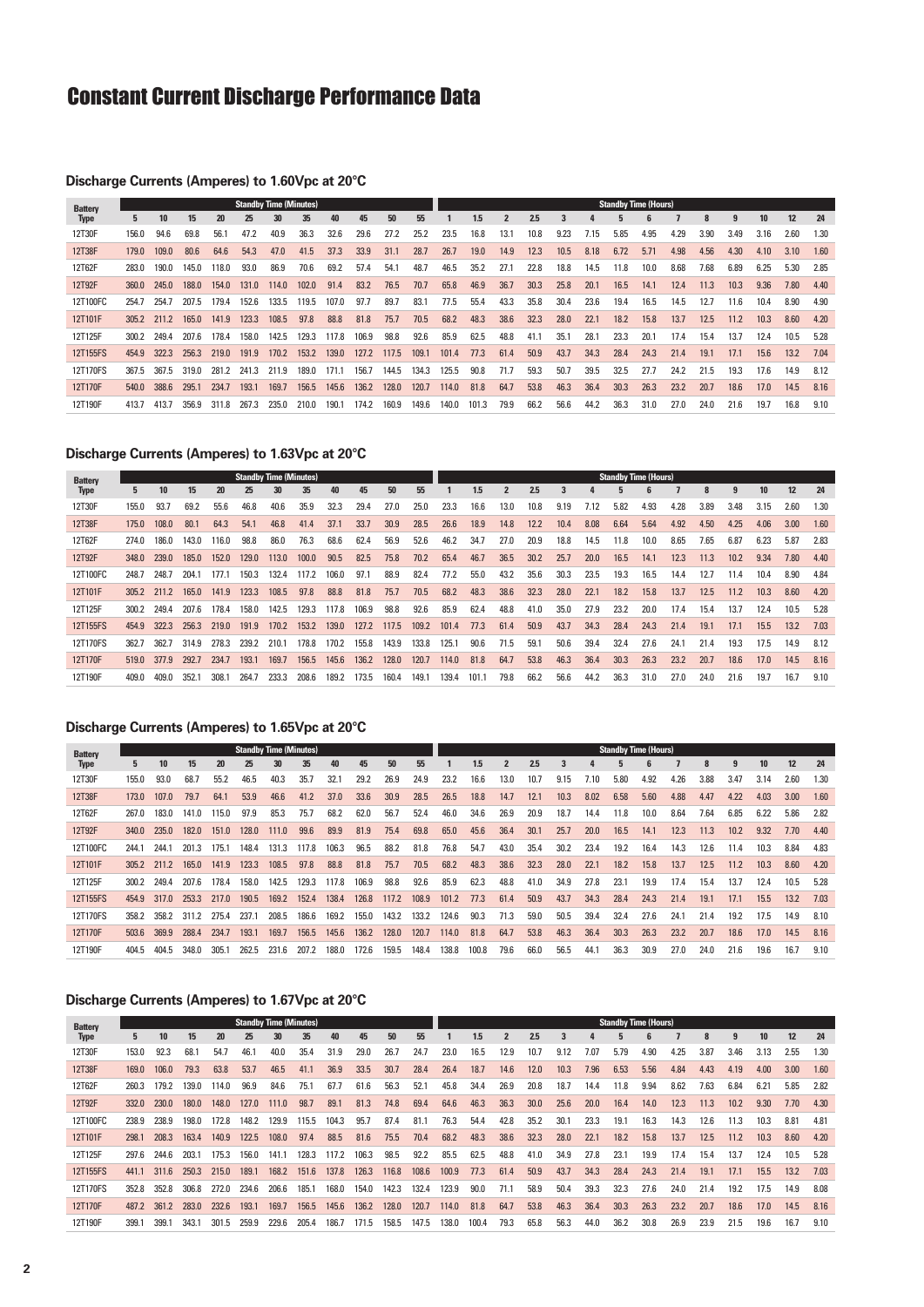

## **Discharge Currents (Amperes) to 1.69Vpc at 20°C**

| <b>Battery</b> |       |       |       |       |       | <b>Standby Time (Minutes)</b> |       |       |       |       |       |       |      |                |      |      |      |      | <b>Standby Time (Hours)</b> |      |      |                |      |      |      |
|----------------|-------|-------|-------|-------|-------|-------------------------------|-------|-------|-------|-------|-------|-------|------|----------------|------|------|------|------|-----------------------------|------|------|----------------|------|------|------|
| <b>Type</b>    | 5.    | 10    | 15    | 20    | 25    | 30                            | 35    | 40    | 45    | 50    | 55    |       | 1.5  | $\overline{2}$ | 2.5  | 3    | 4    | 5    | ն                           |      | 8    | $\overline{9}$ | 10   | 12   | 24   |
| 12T30F         | 152.9 | 91.6  | 67.5  | 54.3  | 45.7  | 39.7                          | 35.2  | 31.6  | 28.8  | 26.5  | 24.5  | 22.9  | 16.4 | 12.9           | 10.7 | 9.10 | 7.10 | 5.80 | 4.90                        | 4.20 | 3.70 | 3.40           | 3.00 | 2.50 | 1.30 |
| 12T38F         | 165.6 | 106.2 | 78.7  | 63.5  | 53.5  | 46.3                          | 40.9  | 36.8  | 33.3  | 30.6  | 28.3  | 26.3  | 18.6 | 14.5           | 12.0 | 10.2 | 7.90 | 6.50 | 5.50                        | 4.80 | 4.30 | 3.80           | 3.50 | 3.00 | 1.60 |
| 12T62F         | 252.0 | 172.9 | 134.7 | 111.1 | 94.9  | 83.0                          | 73.9  | 66.7  | 60.8  | 55.8  | 51.7  | 45.6  | 34.3 | 26.7           | 21.9 | 18.6 | 14.4 | 11.7 | 10.2                        | 8.60 | 7.60 | 6.80           | 6.20 | 5.84 | 2.82 |
| 12T92F         | 323.0 | 226.4 | 176.8 | 146.1 | 125.1 | 109.6                         | 97.7  | 88.3  | 80.7  | 74.3  | 68.9  | 62.4  | 46.1 | 36.2           | 29.9 | 25.6 | 19.9 | 16.4 | 14.0                        | 12.3 | 10.9 | 9.90           | 9.00 | 7.70 | 4.30 |
| 12T100FC       | 230.0 | 230.0 | 191.5 | 167.8 | 144.2 | 126.8                         | 113.4 | 102.7 | 93.9  | 86.6  | 80.4  | 75.1  | 54.0 | 42.4           | 35.1 | 29.9 | 23.3 | 19.1 | 16.3                        | 14.2 | 12.6 | 11.3           | 10.3 | 8.80 | 4.80 |
| 12T101F        | 290.4 | 205.1 | 161.6 | 139.6 | 121.6 | 107.4                         | 96.9  | 88.1  | 81.3  | 75.3  | 70.2  | 68.2  | 48.3 | 38.6           | 32.3 | 28.0 | 22.1 | 18.2 | 15.8                        | 13.7 | 12.5 | 11.2           | 10.3 | 8.60 | 4.20 |
| 12T125F        | 294.6 | 239.6 | 198.8 | 172.3 | 154.0 | 139.6                         | 127.2 | 116.4 | 105.6 | 98.1  | 91.8  | 85.1  | 62.7 | 48.8           | 41.0 | 34.9 | 27.8 | 23.1 | 19.9                        | 17.4 | 15.4 | 13.7           | 12.4 | 10.5 | 5.28 |
| 12T155FS       | 427.2 | 306.0 | 247.0 | 212.8 | 187.5 | 167.0                         | 150.7 | 137.1 | 125.8 | 116.3 | 108.4 | 100.6 | 77.3 | 61.4           | 50.9 | 43.7 | 34.3 | 28.4 | 24.3                        | 21.4 | 19.1 | 17.1           | 15.5 | 13.2 | 7.03 |
| 12T170FS       | 346.5 | 346.5 | 301.6 | 268.1 | 231.6 | 204.3                         | 183.3 | 166.5 | 152.8 | 141.3 | 131.5 | 123.1 | 89.5 | 70.8           | 58.6 | 50.2 | 39.2 | 32.2 | 27.5                        | 24.0 | 21.3 | 19.1           | 17.4 | 14.8 | 8.05 |
| 12T170F        | 470.1 | 351.5 | 277.2 | 228.7 | 192.5 | 169.7                         | 156.5 | 145.6 | 136.2 | 128.0 | 120.7 | 114.0 | 81.8 | 64.7           | 53.8 | 46.3 | 36.4 | 30.3 | 26.3                        | 23.2 | 20.7 | 18.6           | 17.0 | 14.5 | 8.16 |
| 12T190F        | 392.5 | 392.5 | 337.6 | 297.3 | 256.9 | 227.1                         | 203.6 | 185.2 | 170.1 | 157.3 | 146.5 | 137.1 | 99.9 | 79.0           | 65.6 | 56.2 | 43.8 | 36.  | 30.8                        | 26.9 | 23.9 | 21.5           | 19.6 | 16.7 | 9.10 |
|                |       |       |       |       |       |                               |       |       |       |       |       |       |      |                |      |      |      |      |                             |      |      |                |      |      |      |

## **Discharge Currents (Amperes) to 1.71Vpc at 20°C**

| <b>Battery</b> |       |       |       |       |       |       | <b>Standby Time (Minutes)</b> |       |       |       |       |       |      |      |      |      |      |      | <b>Standby Time (Hours)</b> |      |      |      |      |      |      |
|----------------|-------|-------|-------|-------|-------|-------|-------------------------------|-------|-------|-------|-------|-------|------|------|------|------|------|------|-----------------------------|------|------|------|------|------|------|
| <b>Type</b>    | 5.    | 10    | 15    | 20    | 25    | 30    | 35                            | 40    | 45    | 50    | 55    |       | 1.5  |      | 2.5  |      |      |      |                             |      |      | 9    | 10   | 12   | 24   |
| 12T30F         | 152.0 | 90.8  | 66.9  | 53.7  | 45.3  | 39.3  | 34.9                          | 31.4  | 28.6  | 26.3  | 24.4  | 22.7  | 16.3 | 12.8 | 10.6 | 9.10 | 7.00 | 5.80 | 4.90                        | 4.20 | 3.70 | 3.30 | 3.00 | 2.50 | 1.30 |
| 12T38F         | 161.7 | 103.9 | 78.1  | 63.1  | 53.2  | 46.1  | 40.8                          | 36.6  | 33.3  | 30.5  | 28.2  | 26.2  | 18.5 | 14.5 | 11.9 | 10.1 | 7.80 | 6.40 | 5.50                        | 4.80 | 4.20 | 3.80 | 3.50 | 3.00 | 1.60 |
| 12T62F         | 240.0 | 169.3 | 132.5 | 109.5 | 93.7  | 82.7  | 73.1                          | 66.0  | 60.2  | 55.4  | 51.3  | 45.4  | 34.1 | 26.6 | 21.9 | 18.6 | 14.4 | 11.7 | 10.2                        | 8.59 | 7.59 | 6.79 | 6.19 | 5.83 | 2.79 |
| 12T92F         | 314.0 | 221.6 | 173.7 | 143.9 | 123.4 | 108.3 | 96.7                          | 87.5  | 79.9  | 73.7  | 68.3  | 63.8  | 45.9 | 36.1 | 29.8 | 25.5 | 19.9 | 16.4 | 14.0                        | 12.2 | 10.9 | 9.90 | 9.00 | 7.70 | 4.30 |
| 12T100FC       | 224.0 | 224.0 | 187.6 | 164.8 | 142.0 | 125.1 | 112.0                         | 101.5 | 92.9  | 85.7  | 79.6  | 74.4  | 53.6 | 42.2 | 34.9 | 29.8 | 32.2 | 19.0 | 16.2                        | 14.1 | 12.5 | 11.3 | 10.3 | 8.70 | 4.80 |
| 12T101F        | 282.0 | 201.6 | 159.6 | 138.2 | 120.6 | 106.6 | 96.3                          | 87.6  | 80.9  | 74.9  | 69.9  | 68.1  | 48.3 | 38.6 | 32.3 | 28.0 | 22.0 | 18.1 | 15.7                        | 13.7 | 12.5 | 11.2 | 10.3 | 8.60 | 4.20 |
| 12T125F        | 289.9 | 233.3 | 194.2 | 169.1 | 151.8 | 137.9 | 125.8                         | 115.1 | 104.5 | 97.4  | 90.9  | 84.3  | 62.2 | 48.5 | 40.7 | 34.7 | 27.7 | 23.0 | 19.9                        | 17.4 | 15.4 | 13.7 | 12.4 | 10.5 | 5.28 |
| 12T155FS       | 412.9 | 300.1 | 243.5 | 210.4 | 185.7 | 165.6 | 149.6                         | 136.2 | 125.0 | 115.7 | 107.7 | 100.0 | 77.0 | 61.2 | 50.7 | 43.6 | 34.3 | 28.4 | 24.3                        | 21.4 | 19.0 | 17.1 | 15.5 | 13.2 | 7.03 |
| 12T170FS       | 339.1 | 339.1 | 296.0 | 263.8 | 228.3 | 201.8 | 181.3                         | 164.8 | 151.3 | 140.1 | 130.5 | 122.2 | 89.0 | 70.4 | 58.4 | 50.0 | 39.0 | 32.1 | 27.4                        | 23.9 | 21.2 | 19.1 | 17.3 | 14.7 | 8.02 |
| 12T170F        | 451.4 | 341.0 | 271.0 | 223.7 | 190.1 | 169.0 | 156.5                         | 145.6 | 136.2 | 128.0 | 120.7 | 114.0 | 81.8 | 64.7 | 53.8 | 46.3 | 36.4 | 30.3 | 26.3                        | 23.2 | 20.7 | 18.6 | 17.0 | 14.5 | 8.16 |
| 12T190F        | 384.9 | 384.9 | 331.5 | 292.6 | 253.5 | 224.3 | 201.4                         | 183.3 | 168.5 | 155.9 | 145.3 | 136.0 | 99.3 | 78.6 | 65.3 | 55.9 | 43.6 | 35.9 | 30.6                        | 26.8 | 23.8 | 21.4 | 19.5 | 16.7 | 9.00 |

## **Discharge Currents (Amperes) to 1.73Vpc at 20°C**

| <b>Battery</b> |       |       |       |       |       | <b>Standby Time (Minutes)</b> |       |       |       |       |       |       |      |                |      |      |      |      | <b>Standby Time (Hours)</b> |      |      |      |                 |      |      |
|----------------|-------|-------|-------|-------|-------|-------------------------------|-------|-------|-------|-------|-------|-------|------|----------------|------|------|------|------|-----------------------------|------|------|------|-----------------|------|------|
| <b>Type</b>    | 5.    | 10    | 15    | 20    | 25    | 30                            | 35    | 40    | 45    | 50    | 55    |       | 1.5  | $\overline{2}$ | 2.5  | 3    | Д    | 5    | ĥ.                          |      | 8    | 9    | 10 <sup>1</sup> | 12   | 24   |
| 12T30F         | 151.1 | 89.9  | 66.2  | 53.2  | 44.8  | 38.9                          | 34.5  | 31.1  | 28.3  | 26.1  | 24.2  | 22.5  | 16.2 | 12.8           | 10.6 | 9.00 | 7.00 | 5.70 | 4.90                        | 4.20 | 3.70 | 3.30 | 3.00            | 2.50 | 1.20 |
| 12T38F         | 157.4 | 102.6 | 77.5  | 62.7  | 52.9  | 45.9                          | 40.6  | 36.5  | 33.1  | 30.4  | 28.1  | 26.1  | 18.5 | 14.4           | 11.8 | 10.0 | 7.80 | 6.40 | 5.40                        | 4.70 | 4.20 | 3.80 | 3.50            | 2.90 | 1.60 |
| 12T62F         | 233.0 | 165.6 | 130.1 | 107.8 | 92.4  | 81.1                          | 72.3  | 65.4  | 59.7  | 54.9  | 50.9  | 45.2  | 33.9 | 26.5           | 21.8 | 18.5 | 14.3 | 11.7 | 10.2                        | 8.58 | 7.58 | 6.79 | 6.17            | 5.82 | 2.79 |
| 12T92F         | 304.7 | 216.6 | 170.5 | 141.6 | 121.7 | 106.9                         | 95.6  | 86.5  | 79.2  | 73.0  | 67.8  | 63.3  | 45.6 | 35.9           | 29.7 | 25.5 | 19.9 | 16.4 | 13.9                        | 12.2 | 10.9 | 9.80 | 9.00            | 7.70 | 4.30 |
| 12T100FC       | 217.9 | 217.9 | 183.4 | 161.7 | 139.6 | 123.2                         | 110.4 | 100.2 | 91.8  | 84.7  | 78.8  | 73.6  | 53.2 | 41.9           | 34.6 | 29.6 | 23.0 | 18.9 | 16.1                        | 14.1 | 12.5 | 11.2 | 10.2            | 8.70 | 4.70 |
| 12T101F        | 272.9 | 197.6 | 157.3 | 136.5 | 119.3 | 105.6                         | 95.5  | 87.0  | 80.4  | 74.5  | 69.5  | 68.1  | 48.0 | 38.3           | 32.1 | 27.8 | 21.9 | 18.0 | 15.6                        | 13.6 | 12.5 | 11.2 | 10.2            | 8.60 | 4.20 |
| 12T125F        | 282.7 | 225.7 | 189.3 | 165.8 | 149.2 | 135.8                         | 123.9 | 113.3 | 102.9 | 96.3  | 89.5  | 83.0  | 60.9 | 47.9           | 40.3 | 34.4 | 27.5 | 22.8 | 19.7                        | 17.3 | 15.3 | 13.7 | 12.4            | 10.5 | 5.28 |
| 12T155FS       | 397.9 | 293.7 | 239.6 | 207.5 | 183.6 | 163.9                         | 148.2 | 135.1 | 124.1 | 114.9 | 107.0 | 99.5  | 76.6 | 60.9           | 50.5 | 43.4 | 34.1 | 28.3 | 24.2                        | 21.2 | 18.9 | 17.1 | 15.5            | 13.2 | 7.03 |
| 12T170FS       | 331.5 | 331.5 | 289.9 | 259.1 | 224.7 | 199.1                         | 179.1 | 163.0 | 149.8 | 138.7 | 129.3 | 121.1 | 88.4 | 69.9           | 58.1 | 49.8 | 38.8 | 31.9 | 27.2                        | 23.8 | 21.1 | 19.0 | 17.3            | 14.7 | 7.99 |
| 12T170F        | 432.3 | 329.4 | 264.0 | 218.3 | 186.9 | 167.5                         | 155.3 | 145.1 | 136.2 | 128.0 | 120.7 | 114.0 | 81.8 | 64.7           | 53.8 | 46.3 | 36.4 | 30.3 | 26.3                        | 23.2 | 20.7 | 18.6 | 17.0            | 14.5 | 8.16 |
| 12T190F        | 376.5 | 376.5 | 324.7 | 287.5 | 249.8 | 221.3                         | 198.8 | 181.2 | 166.7 | 154.4 | 143.9 | 134.8 | 98.6 | 78.1           | 64.9 | 55.7 | 43.5 | 35.8 | 30.5                        | 26.5 | 23.7 | 21.3 | 19.4            | 16.5 | 9.00 |
|                |       |       |       |       |       |                               |       |       |       |       |       |       |      |                |      |      |      |      |                             |      |      |      |                 |      |      |

#### **Discharge Currents (Amperes) to 1.75Vpc at 20°C**

| <b>Battery</b> |       |       |       |       |       | <b>Standby Time (Minutes)</b> |       |       |       |       |       |       |      |                            |      |      |      | <b>Standby Time (Hours)</b> |      |      |      |              |      |      |      |
|----------------|-------|-------|-------|-------|-------|-------------------------------|-------|-------|-------|-------|-------|-------|------|----------------------------|------|------|------|-----------------------------|------|------|------|--------------|------|------|------|
| <b>Type</b>    | 5.    | 10    | 15    | 20    | 25    | 30                            | 35    |       | 45    | 50    | 55    |       | 1.5  | $\boldsymbol{\mathcal{P}}$ | 2.5  |      |      |                             | 6    |      | 8    | $\mathbf{q}$ | 10   | 12   | 24   |
| 12T30F         | 150.0 | 88.9  | 65.4  | 52.6  | 44.3  | 38.5                          | 34.2  | 30.8  | 28.1  | 25.8  | 23.9  | 22.3  | 16.1 | 12.7                       | 10.5 | 8.98 | 6.98 | 5.72                        | 4.85 | 4.20 | 3.82 | 3.41         | 3.08 | 2.50 | 1.20 |
| 12T38F         | 153.0 | 101.0 | 76.8  | 62.3  | 52.7  | 45.7                          | 40.5  | 36.3  | 33.0  | 30.3  | 27.9  | 26.0  | 18.4 | 14.3                       | 11.7 | 10.0 | 7.73 | 6.33                        | 5.38 | 4.69 | 4.30 | 4.06         | 3.88 | 2.90 | 1.60 |
| 12T62F         | 231.0 | 164.0 | 129.0 | 107.0 | 92.0  | 80.7                          | 72.0  | 65.1  | 59.5  | 54.4  | 50.4  | 45.1  | 33.7 | 26.5                       | 21.7 | 18.5 | 14.3 | 11.7                        | 9.90 | 8.59 | 7.59 | 6.81         | 6.18 | 5.80 | 2.77 |
| 12T92F         | 295.0 | 211.0 | 167.0 | 139.0 | 120.0 | 105.0                         | 94.4  | 85.6  | 78.3  | 72.3  | 67.2  | 62.7  | 45.4 | 35.7                       | 29.6 | 25.4 | 19.8 | 16.3                        | 13.9 | 12.2 | 11.2 | 10.1         | 9.21 | 7.60 | 4.20 |
| 12T100FC       | 214.0 | 214.0 | 181.0 | 159.9 | 138.1 | 122.2                         | 109.8 | 99.6  | 91.2  | 83.7  | 77.9  | 73.2  | 52.7 | 41.6                       | 34.4 | 29.4 | 22.9 | 18.8                        | 16.0 | 14.0 | 12.3 | 11.1         | 10.1 | 8.70 | 4.70 |
| 12T101F        | 262.9 | 193.0 | 154.6 | 134.4 | 117.8 | 104.3                         | 94.5  | 86.1  | 79.6  | 73.9  | 69.0  | 68.0  | 47.6 | 38.0                       | 31.9 | 27.6 | 21.8 | 17.9                        | 15.5 | 13.6 | 12.5 | 11.1         | 10.2 | 8.60 | 4.20 |
| 12T125F        | 273.8 | 218.2 | 184.4 | 162.  | 146.5 | 133.3                         | 121.7 | 110.9 | 101.2 | 94.9  | 87.9  | 81.6  | 59.6 | 47.3                       | 39.8 | 34.1 | 27.3 | 22.6                        | 19.6 | 17.3 | 15.3 | 13.7         | 12.4 | 10.5 | 5.28 |
| 12T155FS       | 382.1 | 286.6 | 235.0 | 204.2 | 181.0 | 161.8                         | 146.5 | 133.6 | 122.8 | 113.8 | 106.1 | 98.6  | 76.0 | 60.5                       | 50.1 | 43.0 | 33.9 | 28.1                        | 24.0 | 21.1 | 18.8 | 17.0         | 15.4 | 13.1 | 6.98 |
| 12T170FS       | 322.6 | 322.6 | 283.4 | 254.0 | 220.9 | 196.1                         | 176.7 | 161.0 | 148.1 | 137.2 | 127.9 | 119.9 | 87.7 | 69.5                       | 57.7 | 49.5 | 38.6 | 31.8                        | 27.1 | 23.7 | 21.0 | 18.9         | 17.2 | 14.6 | 7.95 |
| 12T170F        | 412.6 | 317.0 | 256.1 | 212.4 | 183.3 | 165.3                         | 153.6 | 143.7 | 135.0 | 127.3 | 120.3 | 113.9 | 81.8 | 64.7                       | 53.8 | 46.3 | 36.4 | 30.3                        | 26.3 | 23.2 | 20.7 | 18.6         | 17.0 | 14.5 | 8.16 |
| 12T190F        | 367.1 | 367.1 | 317.3 | 282.0 | 245.7 | 217.9                         | 196.2 | 178.9 | 164.7 | 152.7 | 142.3 | 133.5 | 97.8 | 77.6                       | 64.5 | 55.3 | 43.2 | 35.6                        | 30.3 | 26.5 | 23.5 | 21.2         | 19.3 | 16.5 | 9.00 |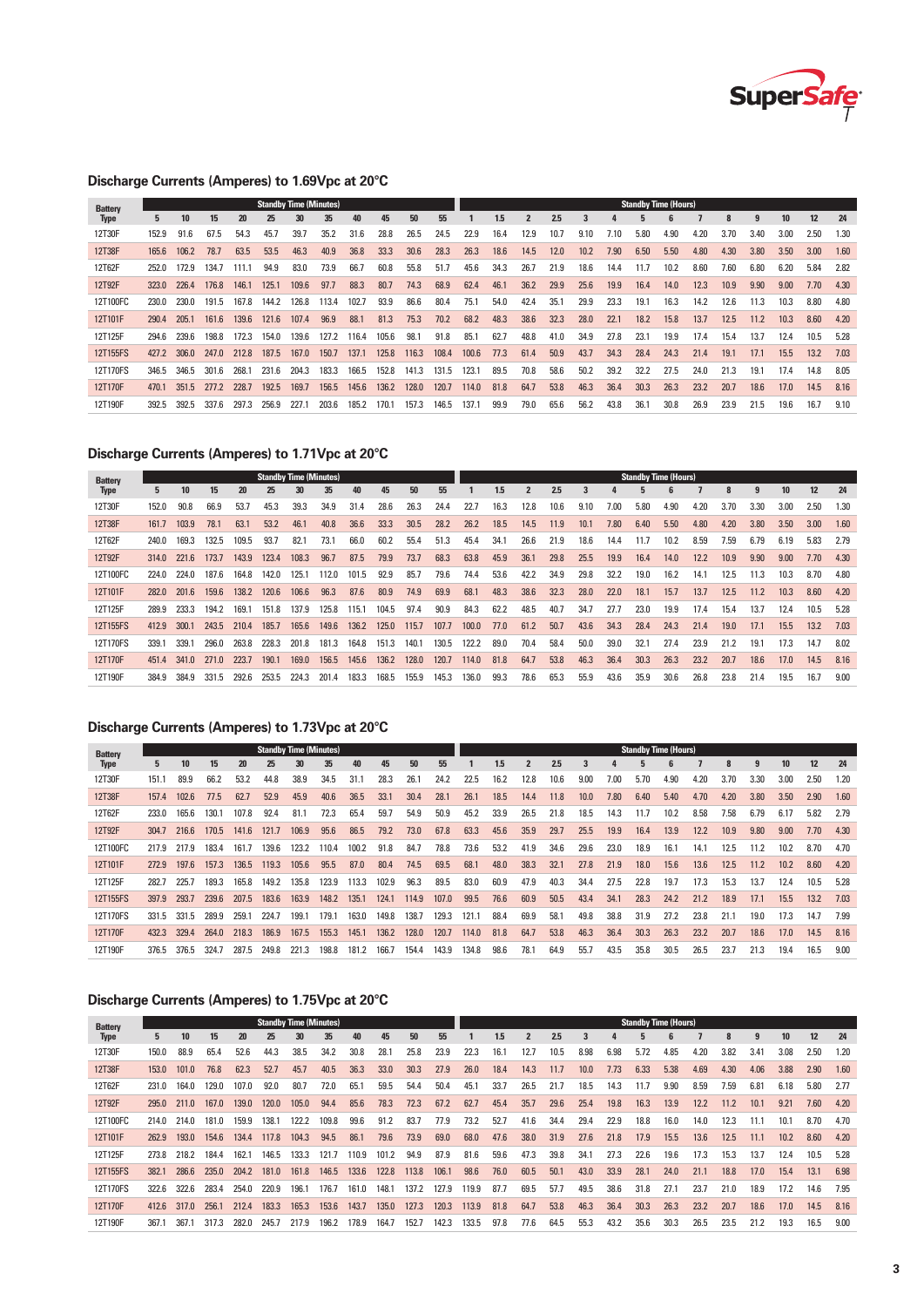## **Discharge Currents (Amperes) to 1.80Vpc at 20°C**

| 5.    | 10    | 15    | 20    | 25    | 30 <sup>2</sup> | 35    | 40                            | 45    | 50    | 55    |       | 1.5  | $\overline{2}$ | 2.5  | 3    |      | 5    | 6    |      | 8                           | 9    | 10 <sup>10</sup> | 12   | 24   |
|-------|-------|-------|-------|-------|-----------------|-------|-------------------------------|-------|-------|-------|-------|------|----------------|------|------|------|------|------|------|-----------------------------|------|------------------|------|------|
| 148.0 | 86.5  | 63.5  | 51.0  | 43.1  | 37.4            | 33.3  | 30.0                          | 27.4  | 25.2  | 23.4  | 21.9  | 15.8 | 12.5           | 10.4 | 8.89 | 6.93 | 5.68 | 4.81 | 4.17 | 3.79                        | 3.38 | 3.05             | 2.40 | 1.20 |
| 151.0 | 97.1  | 74.8  | 61.2  | 51.9  | 45.1            | 40.0  | 36.0                          | 32.7  | 29.9  | 27.7  | 25.7  | 18.2 | 14.1           | 11.6 | 9.8  | 7.59 | 6.21 | 5.27 | 4.60 | 4.21                        | 3.99 | 3.81             | 2.90 | 1.60 |
| 212.0 | 154.0 | 122.0 | 102.0 | 88.2  | 77.8            | 69.7  | 63.2                          | 57.9  | 53.0  | 49.3  | 43.6  | 33.2 | 26.2           | 21.5 | 18.4 | 14.3 | 11.7 | 9.9  | 8.58 | 7.59                        | 6.80 | 6.17             | 5.79 | 2.74 |
| 272.0 | 198.0 | 158.0 | 132.0 | 115.0 | 101.0           | 91.3  | 83.0                          | 76.1  | 70.4  | 65.5  | 61.3  | 44.6 | 35.3           | 29.4 | 25.2 | 19.7 | 16.2 | 13.9 | 12.1 | 11.1                        | 10.0 | 9.15             | 7.58 | 4.20 |
| 195.8 | 195.8 | 167.8 | 149.6 | 130.3 | 115.6           | 104.5 | 95.0                          | 87.2  | 80.9  | 75.4  | 70.4  | 51.5 | 40.6           | 33.8 | 28.9 | 22.5 | 18.5 | 15.9 | 13.8 | 12.2                        | 11.0 | 10.0             | 8.60 | 4.60 |
| 233.1 | 178.7 | 145.5 | 127.5 | 112.3 | 99.9            | 90.7  | 82.9                          | 76.8  | 71.3  | 66.7  | 66.0  | 46.1 | 36.8           | 30.9 | 26.7 | 21.3 | 17.7 | 15.2 | 13.4 | 12.0                        | 10.9 | 10.0             | 8.40 | 4.20 |
| 246.9 | 196.1 | 167.5 | 149.7 | 136.0 | 124.1           | 113.3 | 102.4                         | 95.9  | 88.9  | 82.1  | 76.4  | 57.6 | 45.7           | 38.6 | 33.3 | 26.5 | 21.9 | 18.9 | 16.7 | 15.0                        | 13.6 | 12.4             | 10.5 | 5.28 |
| 337.0 | 264.9 | 220.6 | 193.2 | 172.1 | 154.5           | 140.2 | 128.2                         | 118.0 | 109.5 | 102.2 | 95.0  | 73.5 | 58.2           | 48.4 | 41.7 | 32.8 | 27.2 | 23.3 | 20.4 | 18.2                        | 16.4 | 15.0             | 12.7 | 6.78 |
| 297.9 | 297.9 | 265.  | 239.7 | 209.8 | 187.5           | 169.8 | 155.2                         | 143.1 | 132.9 | 124.0 | 116.4 | 85.6 | 68.0           | 56.6 | 48.6 | 38.0 | 31.3 | 26.7 | 23.3 | 20.6                        | 18.6 | 17.0             | 14.4 | 7.82 |
| 359.7 | 283.0 | 232.3 | 195.1 | 171.8 | 158.1           | 147.3 | 138.1                         | 130.0 | 122.7 | 116.2 | 109.6 | 79.8 | 63.6           | 53.2 | 45.9 | 36.2 | 30.3 | 26.3 | 23.2 | 20.7                        | 18.6 | 17.0             | 14.5 | 8.16 |
| 339.4 | 339.4 | 297.3 | 266.6 | 234.4 | 208.5           | 188.7 | 172.6                         | 159.1 | 147.8 | 137.9 | 129.5 | 95.6 | 76.0           | 63.3 | 54.3 | 42.5 | 35.0 | 29.8 | 26.1 | 23.2                        | 20.8 | 19.0             | 16.2 | 8.80 |
|       |       |       |       |       |                 |       | <b>Standby Time (Minutes)</b> |       |       |       |       |      |                |      |      |      |      |      |      | <b>Standby Time (Hours)</b> |      |                  |      |      |

## **Discharge Currents (Amperes) to 1.85Vpc at 20°C**

| <b>Battery</b> |       |       |       |       | <b>Standby Time (Minutes)</b> |       |       |       |       |       |       |       |      |                |      |      |      |      | <b>Standby Time (Hours)</b> |      |      |      |                 |      |      |
|----------------|-------|-------|-------|-------|-------------------------------|-------|-------|-------|-------|-------|-------|-------|------|----------------|------|------|------|------|-----------------------------|------|------|------|-----------------|------|------|
| <b>Type</b>    | 5.    | 10    | 15    | 20    | 25                            | 30    | 35    | 40    | 45    | 50    | 55    |       | 1.5  | $\overline{2}$ | 2.5  | 3    |      |      | ĥ                           |      | 8    | 9    | 10 <sup>°</sup> | 12   | 24   |
| 12T30F         | 146.0 | 83.9  | 61.4  | 49.3  | 41.6                          | 36.3  | 32.3  | 29.2  | 26.6  | 24.6  | 22.8  | 21.4  | 15.5 | 12.3           | 10.3 | 8.80 | 6.87 | 5.64 | 4.78                        | 4.14 | 3.75 | 3.35 | 3.02            | 2.44 | 1.20 |
| 12T38F         | 148.0 | 92.7  | 72.6  | 59.9  | 51.0                          | 44.5  | 39.5  | 35.5  | 32.3  | 29.6  | 27.4  | 25.5  | 17.9 | 13.9           | 11.4 | 9.66 | 7.45 | 6.09 | 5.17                        | 4.51 | 4.00 | 3.91 | 3.74            | 2.82 | 1.60 |
| 12T62F         | 193.0 | 143.0 | 115.0 | 97.0  | 84.2                          | 74.6  | 67.1  | 61.1  | 56.1  | 51.5  | 47.9  | 42.5  | 32.6 | 25.9           | 21.3 | 18.3 | 14.2 | 11.7 | 9.88                        | 8.58 | 7.59 | 6.80 | 6.17            | 5.78 | 2.71 |
| 12T92F         | 248.0 | 184.0 | 149.0 | 126.0 | 110.0                         | 97.4  | 87.8  | 80.1  | 73.7  | 68.3  | 63.7  | 59.7  | 43.8 | 34.8           | 29.0 | 24.9 | 19.6 | 16.1 | 13.8                        | 12.1 | 11.1 | 10.0 | 9.08            | 7.57 | 4.10 |
| 12T100FC       | 176.3 | 176.3 | 153.3 | 138.0 | 120.5                         | 108.1 | 97.4  | 88.9  | 82.5  | 77.9  | 72.7  | 67.2  | 50.1 | 39.4           | 33.2 | 28.2 | 22.1 | 18.2 | 15.6                        | 13.6 | 12.0 | 10.8 | 9.80            | 8.40 | 4.60 |
| 12T101F        | 195.3 | 159.1 | 132.3 | 117.0 | 103.8                         | 92.8  | 84.6  | 77.5  | 72.0  | 67.0  | 62.8  | 61.5  | 43.4 | 34.7           | 29.1 | 25.2 | 20.1 | 16.8 | 14.6                        | 12.9 | 11.5 | 10.3 | 9.40            | 8.00 | 4.20 |
| 12T125F        | 210.4 | 170.1 | 148.4 | 133.7 | 120.9                         | 108.4 | 98.9  | 91.6  | 83.6  | 77.0  | 72.3  | 68.4  | 53.1 | 41.9           | 35.4 | 30.2 | 24.3 | 20.1 | 17.6                        | 15.5 | 13.9 | 12.6 | 11.5            | 9.84 | 5.28 |
| 12T155FS       | 281.3 | 235.5 | 199.9 | 176.8 | 158.5                         | 142.9 | 130.2 | 119.3 | 110.1 | 102.7 | 96.1  | 89.4  | 69.1 | 54.7           | 45.6 | 39.2 | 30.9 | 25.6 | 22.0                        | 19.3 | 17.2 | 15.5 | 14.1            | 12.0 | 6.40 |
| 12T170FS       | 270.0 | 270.0 | 240.6 | 221.1 | 194.3                         | 174.7 | 160.7 | 146.6 | 135.5 | 126.3 | 117.9 | 110.6 | 81.7 | 65.5           | 54.7 | 47.0 | 36.7 | 30.3 | 25.8                        | 22.5 | 20.0 | 18.0 | 16.4            | 13.9 | 7.63 |
| 12T170F        | 303.4 | 244.3 | 201.8 | 174.6 | 159.0                         | 147.4 | 137.6 | 129.2 | 121.7 | 114.9 | 107.8 | 101.4 | 74.6 | 59.9           | 50.2 | 43.4 | 34.4 | 28.9 | 25.1                        | 22.1 | 19.7 | 17.8 | 16.2            | 13.9 | 7.92 |
| 12T190F        | 307.1 | 307.1 | 272.5 | 248.5 | 219.4                         | 196.3 | 179.1 | 163.3 | 150.8 | 149.7 | 139.9 | 123.0 | 96.6 | 73.2           | 63.9 | 52.5 | 41.1 | 33.9 | 28.9                        | 25.3 | 22.4 | 20.2 | 18.4            | 15.8 | 8.40 |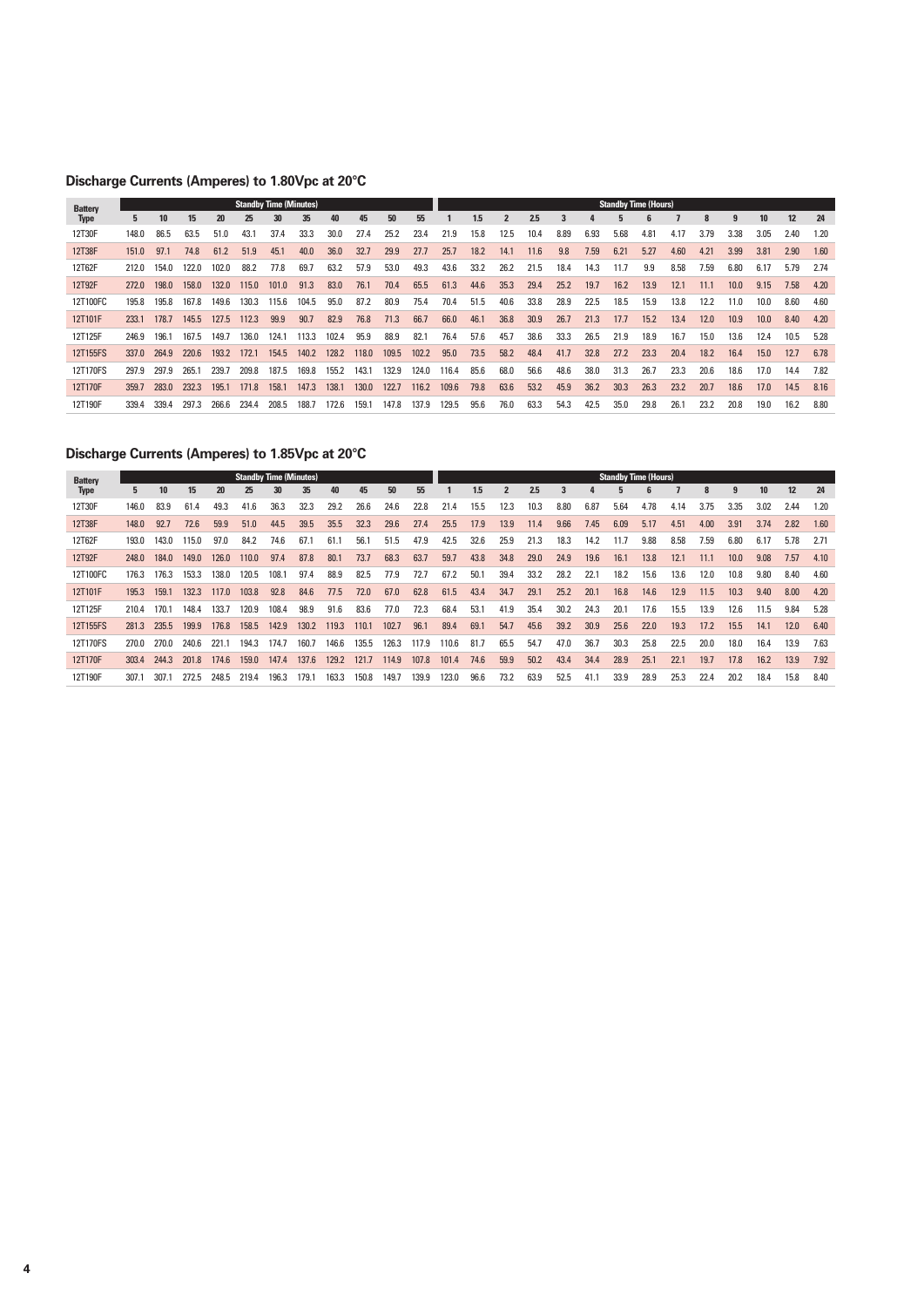## Constant Power Discharge Performance Data



#### **Constant Power Discharge (Watts per cell) to 1.60Vpc at 20°C**

| <b>Battery</b> |       |       |       |       |       | <b>Standby Time (Minutes)</b> |       |       |       |       |       |       |       |                |       |       |              |      | <b>Standby Time (Hours)</b> |      |      |      |      |      |      |
|----------------|-------|-------|-------|-------|-------|-------------------------------|-------|-------|-------|-------|-------|-------|-------|----------------|-------|-------|--------------|------|-----------------------------|------|------|------|------|------|------|
| <b>Type</b>    | 5     | 10    | 15    | 20    | 25    | 30 <sub>2</sub>               | 35    | 40    | 45    | 50    | 55    |       | 1.5   | $\overline{2}$ | 2.5   | 3     | $\mathbf{a}$ | 5    | <sub>6</sub>                |      | 8    | 9    | 10   | 12   | 24   |
| 12T30F         | 280.0 | 175.0 | 131.0 | 106.0 | 90.0  | 79.0                          | 69.9  | 63.1  | 57.5  | 53.0  | 49.2  | 45.8  | 33.0  | 25.9           | 21.5  | 18.3  | 14.2         | 11.7 | 9.89                        | 8.58 | 7.81 | 6.96 | 6.32 | 5.20 | 2.60 |
| 12T38F         | 319.0 | 201.0 | 151.0 | 122.0 | 104.0 | 90.0                          | 80.1  | 72.2  | 65.8  | 60.4  | 56.1  | 52.2  | 37.5  | 29.5           | 24.4  | 20.9  | 16.3         | 13.4 | 11.4                        | 9.94 | 9.10 | 8.60 | 8.19 | 6.10 | 3.30 |
| 12T62F         | 495.0 | 344.0 | 268.0 | 221.0 | 189.0 | 165.0                         | 147.0 | 133.0 | 121.0 | 109.7 | 101.7 | 89.6  | 67.7  | 53.5           | 43.6  | 37.5  | 28.9         | 23.7 | 20.0                        | 17.4 | 15.4 | 13.9 | 12.6 | 10.6 | 5.60 |
| 12T92F         | 627.0 | 442.0 | 346.0 | 286.0 | 246.0 | 215.0                         | 193.0 | 175.0 | 159.0 | 147.3 | 136.8 | 127.0 | 91.9  | 72.3           | 60.0  | 51.3  | 40.1         | 33.1 | 28.3                        | 24.8 | 22.8 | 20.6 | 18.9 | 15.7 | 8.80 |
| 12T100FC       | 453.5 | 453.5 | 377.7 | 331.0 | 284.7 | 248.8                         | 223.3 | 202.5 | 186.1 | 167.5 | 155.4 | 149.1 | 104.1 | 84.8           | 67.2  | 60.0  | 46.8         | 38.5 | 32.9                        | 28.8 | 25.4 | 22.9 | 20.8 | 16.3 | 8.90 |
| 12T101F        | 503.8 | 364.9 | 296.4 | 257.6 | 225.8 | 200.7                         | 181.9 | 166.2 | 154.0 | 143.3 | 134.2 | 130.2 | 92.6  | 74.2           | 62.4  | 54.2  | 42.8         | 35.2 | 30.6                        | 26.6 | 24.3 | 21.8 | 20.0 | 16.7 | 8.19 |
| 12T125F        | 515.8 | 430.6 | 360.4 | 312.7 | 278.9 | 253.2                         | 232.2 | 213.8 | 197.3 | 182.6 | 169.2 | 159.2 | 119.2 | 93.8           | 79.3  | 68.2  | 54.0         | 45.0 | 38.7                        | 34.1 | 30.3 | 27.1 | 24.4 | 20.9 | 10.5 |
| 12T155FS       | 750.5 | 547.8 | 457.7 | 395.6 | 350.4 | 313.9                         | 284.2 | 259.5 | 238.9 | 223.3 | 208.9 | 195.5 | 148.3 | 117.7          | 98.3  | 84.6  | 66.5         | 55.2 | 47.3                        | 41.5 | 37.1 | 33.3 | 30.3 | 25.7 | 13.7 |
| 12T170FS       | 623.1 | 623.1 | 575.2 | 514.0 | 447.8 | 396.6                         | 355.9 | 323.6 | 297.4 | 274.6 | 255.5 | 239.5 | 175.6 | 140.2          | 116.4 | 100.1 | 78.2         | 64.4 | 54.9                        | 48.0 | 42.7 | 38.4 | 35.0 | 29.6 | 16.1 |
| 12T170F        | 894.3 | 660.5 | 520.8 | 424.3 | 360.3 | 314.4                         | 283.5 | 265.7 | 250.1 | 236.2 | 223.8 | 212.6 | 157.7 | 124.8          | 104.1 | 89.7  | 71.0         | 59.0 | 50.9                        | 45.0 | 40.4 | 36.6 | 33.3 | 28.5 | 16.6 |
| 12T190F        | 802.8 | 802.8 | 680.6 | 603.1 | 511.6 | 463.3                         | 410.5 | 373.3 | 348.0 | 332.0 | 309.0 | 280.7 | 210.0 | 161.4          | 138.5 | 114.7 | 89.4         | 73.4 | 62.8                        | 54.9 | 48.2 | 44.0 | 39.4 | 34.7 | 18.5 |
|                |       |       |       |       |       |                               |       |       |       |       |       |       |       |                |       |       |              |      |                             |      |      |      |      |      |      |

#### **Constant Power Discharge (Watts per cell) to 1.63Vpc at 20°C**

| <b>Battery</b> |       |       |       |       |       | <b>Standby Time (Minutes)</b> |       |       |       |       |       |       |       |              |       |       |      |      | <b>Standby Time (Hours)</b> |      |      |      |                 |      |      |
|----------------|-------|-------|-------|-------|-------|-------------------------------|-------|-------|-------|-------|-------|-------|-------|--------------|-------|-------|------|------|-----------------------------|------|------|------|-----------------|------|------|
| <b>Type</b>    | 5     | 10    | 15    | 20    | 25    | 30                            | 35    | 40    | 45    | 50    | 55    |       | 1.5   | $\mathbf{2}$ | 2.5   | 3     |      | 5    | $\mathbf{f}$                |      | 8    | 9    | 10 <sup>1</sup> | 12   | 24   |
| 12T30F         | 279.0 | 173.0 | 129.0 | 105.0 | 90.0  | 77.9                          | 69.4  | 62.6  | 57.1  | 52.6  | 48.8  | 45.5  | 32.8  | 25.8         | 21.4  | 18.2  | 14.2 | 11.6 | 9.89                        | 8.58 | 7.78 | 6.97 | 6.30            | 5.20 | 2.50 |
| 12T38F         | 313.0 | 199.0 | 150.0 | 122.0 | 103.0 | 89.8                          | 79.8  | 71.9  | 65.4  | 60.3  | 55.8  | 51.9  | 37.2  | 29.2         | 24.2  | 20.7  | 16.1 | 13.2 | 11.4                        | 9.94 | 8.99 | 8.52 | 8.10            | 6.10 | 3.30 |
| 12T62F         | 478.0 | 336.0 | 263.0 | 218.0 | 187.0 | 163.0                         | 146.0 | 132.0 | 120.0 | 109.0 | 101.0 | 89.1  | 67.5  | 53.3         | 43.5  | 37.3  | 28.9 | 23.6 | 20.0                        | 17.4 | 15.4 | 13.8 | 12.5            | 10.6 | 5.60 |
| 12T92F         | 607.0 | 432.0 | 339.0 | 282.0 | 243.0 | 213.0                         | 191.0 | 173.0 | 158.0 | 146.3 | 135.8 | 126.0 | 91.6  | 72.0         | 59.9  | 51.2  | 40.0 | 33.0 | 28.3                        | 24.8 | 22.8 | 20.6 | 18.8            | 15.7 | 8.80 |
| 12T100FC       | 445.4 | 445.4 | 373.0 | 327.8 | 282.4 | 247.6                         | 222.0 | 201.1 | 185.3 | 167.4 | 155.5 | 148.5 | 104.8 | 84.5         | 68.1  | 59.9  | 46.6 | 38.3 | 32.9                        | 28.8 | 25.3 | 22.8 | 20.7            | 16.9 | 9.10 |
| 12T101F        | 503.8 | 364.9 | 296.4 | 257.6 | 225.8 | 200.7                         | 181.9 | 166.2 | 154.0 | 143.3 | 134.2 | 130.2 | 92.6  | 74.2         | 62.4  | 54.2  | 42.8 | 35.2 | 30.6                        | 26.6 | 24.3 | 21.8 | 20.0            | 16.7 | 8.19 |
| 12T125F        | 515.8 | 430.6 | 360.4 | 312.7 | 278.9 | 253.2                         | 232.2 | 213.8 | 197.3 | 182.6 | 169.2 | 159.2 | 119.2 | 93.8         | 79.3  | 68.2  | 54.0 | 45.0 | 38.7                        | 34.1 | 30.3 | 27.1 | 24.4            | 20.9 | 10.5 |
| 12T155FS       | 750.5 | 547.8 | 457.7 | 395.6 | 350.4 | 313.9                         | 284.2 | 259.5 | 238.9 | 222.8 | 208.6 | 195.3 | 148.3 | 117.7        | 98.3  | 84.6  | 66.5 | 55.2 | 47.3                        | 41.5 | 37.1 | 33.3 | 30.3            | 25.7 | 13.7 |
| 12T170FS       | 623.1 | 623.1 | 573.9 | 514.0 | 447.8 | 396.6                         | 355.9 | 323.6 | 297.4 | 274.6 | 255.5 | 239.5 | 175.6 | 140.2        | 116.4 | 100.1 | 78.2 | 64.4 | 54.9                        | 48.0 | 42.6 | 38.4 | 34.9            | 29.6 | 16.1 |
| 12T170F        | 866.6 | 648.2 | 514.7 | 424.3 | 360.3 | 314.4                         | 283.5 | 265.7 | 250.1 | 236.2 | 223.8 | 212.6 | 157.7 | 124.8        | 104.1 | 89.7  | 71.0 | 59.0 | 50.9                        | 45.0 | 40.4 | 36.6 | 33.3            | 28.5 | 16.6 |
| 12T190F        | 791.6 | 791.6 | 673.4 | 598.0 | 507.4 | 460.5                         | 408.0 | 371.1 | 346.5 | 329.0 | 307.0 | 279.8 | 209.0 | 161.2        | 138.3 | 114.5 | 89.3 | 73.4 | 62.8                        | 54.9 | 48.2 | 43.9 | 39.4            | 34.6 | 18.5 |

#### **Constant Power Discharge (Watts per cell) to 1.65Vpc at 20°C**

| <b>Battery</b> |       |       |       |       |       | <b>Standby Time (Minutes)</b> |       |       |       |       |       |       |       |                |       |       |      |      | <b>Standby Time (Hours)</b> |      |      |                |                  |      |      |
|----------------|-------|-------|-------|-------|-------|-------------------------------|-------|-------|-------|-------|-------|-------|-------|----------------|-------|-------|------|------|-----------------------------|------|------|----------------|------------------|------|------|
| <b>Type</b>    | 5     | 10    | 15    | 20    | 25    | 30                            | 35    | 40    | 45    | 50    | 55    |       | 1.5   | $\overline{2}$ | 2.5   | 3     | 4    | 5    | 6                           |      | 8    | $\overline{9}$ | 10 <sup>10</sup> | 12   | 24   |
| 12T30F         | 278.0 | 173.0 | 129.0 | 105.0 | 89.0  | 77.6                          | 69.0  | 62.3  | 56.8  | 52.4  | 48.6  | 45.3  | 32.7  | 25.7           | 21.3  | 18.2  | 14.2 | 11.6 | 9.84                        | 8.54 | 7.77 | 6.96           | 6.29             | 5.10 | 2.60 |
| 12T38F         | 310.0 | 199.0 | 149.0 | 122.0 | 103.0 | 89.7                          | 79.6  | 71.7  | 65.3  | 60.1  | 55.6  | 51.8  | 37.1  | 29.1           | 24.0  | 20.6  | 16.0 | 13.2 | 11.2                        | 9.78 | 8.95 | 8.47           | 8.07             | 6.10 | 3.30 |
| 12T62F         | 473.0 | 333.0 | 261.0 | 216.0 | 185.0 | 162.0                         | 145.0 | 131.0 | 120.0 | 108.5 | 100.6 | 88.8  | 67.2  | 53.2           | 43.3  | 37.3  | 28.8 | 23.6 | 20.0                        | 17.4 | 15.4 | 13.8           | 12.5             | 10.5 | 5.60 |
| 12T92F         | 601.0 | 428.0 | 337.0 | 280.0 | 241.0 | 212.0                         | 190.0 | 172.0 | 157.0 | 145.5 | 135.2 | 126.0 | 91.3  | 71.9           | 59.7  | 51.1  | 40.0 | 33.0 | 28.3                        | 24.8 | 22.8 | 20.5           | 18.8             | 15.6 | 8.80 |
| 12T100FC       | 438.9 | 438.9 | 368.8 | 324.8 | 279.6 | 245.9                         | 220.4 | 199.5 | 184.3 | 167.1 | 155.3 | 147.9 | 105.0 | 84.3           | 68.5  | 59.7  | 46.5 | 38.2 | 32.8                        | 28.7 | 25.2 | 22.7           | 20.7             | 17.2 | 9.30 |
| 12T101F        | 503.8 | 364.9 | 296.4 | 257.6 | 225.8 | 200.7                         | 181.9 | 166.2 | 154.0 | 143.3 | 134.2 | 130.2 | 92.6  | 74.2           | 62.4  | 54.2  | 42.8 | 35.2 | 30.6                        | 26.6 | 24.3 | 21.8           | 20.0             | 16.7 | 8.19 |
| 12T125F        | 515.8 | 430.6 | 360.4 | 312.7 | 278.9 | 253.2                         | 232.2 | 213.8 | 197.3 | 182.6 | 169.2 | 159.2 | 119.2 | 93.8           | 79.3  | 68.2  | 54.0 | 45.0 | 38.7                        | 34.1 | 30.3 | 27.1           | 24.4             | 20.9 | 10.5 |
| 12T155FS       | 750.5 | 547.8 | 457.7 | 395.6 | 350.4 | 313.9                         | 284.2 | 259.5 | 238.9 | 222.3 | 208.1 | 194.7 | 148.3 | 117.7          | 98.3  | 84.6  | 66.5 | 55.2 | 47.3                        | 41.5 | 37.1 | 33.3           | 30.3             | 25.7 | 13.7 |
| 12T170FS       | 623.1 | 623.1 | 570.0 | 512.7 | 447.0 | 396.3                         | 355.9 | 323.6 | 297.4 | 274.6 | 255.5 | 239.5 | 175.6 | 140.2          | 116.4 | 100.1 | 78.2 | 64.4 | 54.9                        | 48.0 | 42.6 | 38.3           | 34.9             | 29.6 | 16.0 |
| 12T170F        | 846.4 | 638.7 | 508.4 | 422.9 | 360.3 | 314.4                         | 283.5 | 265.7 | 250.1 | 236.2 | 223.8 | 212.6 | 157.7 | 124.8          | 104.1 | 89.7  | 71.0 | 59.0 | 50.9                        | 45.0 | 40.4 | 36.6           | 33.3             | 28.5 | 16.6 |
| 12T190F        | 782.1 | 782.1 | 667.1 | 593.4 | 506.7 | 457.8                         | 405.6 | 368.9 | 345.1 | 327.0 | 305.0 | 278.8 | 208.5 | 160.9          | 138.0 | 114.3 | 89.1 | 73.2 | 62.7                        | 54.8 | 48.1 | 43.9           | 39.3             | 34.6 | 18.5 |
|                |       |       |       |       |       |                               |       |       |       |       |       |       |       |                |       |       |      |      |                             |      |      |                |                  |      |      |

#### **Constant Power Discharge (Watts per cell) to 1.67Vpc at 20°C**

| <b>Battery</b> |       |       |       |       |       | <b>Standby Time (Minutes)</b> |       |       |       |       |       |       |       |                |       |       |      |      | <b>Standby Time (Hours)</b> |      |      |              |                 |      |      |
|----------------|-------|-------|-------|-------|-------|-------------------------------|-------|-------|-------|-------|-------|-------|-------|----------------|-------|-------|------|------|-----------------------------|------|------|--------------|-----------------|------|------|
| <b>Type</b>    | 5.    | 10    | 15    | 20    | 25    | 30                            | 35    | 40    | 45    | 50    | 55    |       | 1.5   | $\overline{2}$ | 2.5   | 3     | 4    | 5    | <sub>6</sub>                |      | 8    | $\mathbf{q}$ | 10 <sup>1</sup> | 12   | 24   |
| 12T30F         | 278.0 | 171.0 | 128.0 | 104.0 | 88.4  | 77.0                          | 68.6  | 61.9  | 56.4  | 52.1  | 48.3  | 45.0  | 32.5  | 25.6           | 21.2  | 18.1  | 14.1 | 11.6 | 9.81                        | 8.52 | 7.74 | 6.96         | 6.27            | 5.10 | 2.60 |
| 12T38F         | 304.0 | 196.0 | 149.0 | 121.0 | 103.0 | 89.4                          | 79.4  | 71.5  | 65.1  | 59.9  | 55.5  | 51.6  | 37.0  | 28.9           | 23.9  | 20.4  | 15.9 | 13.1 | 11.1                        | 9.71 | 8.88 | 8.41         | 8.01            | 6.00 | 3.30 |
| 12T62F         | 461.0 | 327.0 | 257.0 | 214.0 | 184.0 | 161.0                         | 144.0 | 130.0 | 119.0 | 107.9 | 100.1 | 88.4  | 67.0  | 53.0           | 43.2  | 37.2  | 28.8 | 23.5 | 20.0                        | 17.3 | 15.4 | 13.8         | 12.5            | 10.5 | 5.60 |
| 12T92F         | 585.0 | 420.0 | 331.0 | 276.0 | 239.0 | 209.0                         | 188.0 | 171.0 | 156.0 | 144.7 | 134.4 | 125.0 | 90.9  | 71.6           | 59.6  | 51.0  | 39.9 | 33.0 | 28.2                        | 24.7 | 22.7 | 20.5         | 18.8            | 15.6 | 8.80 |
| 12T100FC       | 431.4 | 431.4 | 364.0 | 321.2 | 278.2 | 243.2                         | 218.8 | 199.0 | 183.1 | 166.5 | 154.9 | 147.1 | 105.1 | 84.0           | 68.8  | 59.5  | 46.4 | 38.1 | 32.6                        | 28.5 | 25.1 | 22.7         | 20.6            | 17.5 | 9.60 |
| 12T101F        | 503.8 | 364.9 | 296.4 | 257.6 | 225.8 | 200.7                         | 181.9 | 166.2 | 154.0 | 143.3 | 134.2 | 130.2 | 92.6  | 74.2           | 62.4  | 54.2  | 42.8 | 35.2 | 30.6                        | 26.6 | 24.3 | 21.8         | 20.0            | 16.7 | 8.19 |
| 12T125F        | 515.8 | 425.4 | 355.6 | 308.7 | 276.4 | 251.9                         | 231.3 | 213.1 | 196.9 | 182.0 | 168.8 | 159.0 | 118.4 | 93.8           | 79.0  | 68.2  | 54.0 | 45.0 | 38.7                        | 34.0 | 30.3 | 27.1         | 24.4            | 20.9 | 10.5 |
| 12T155FS       | 736.7 | 542.1 | 452.8 | 392.4 | 348.1 | 312.2                         | 283.0 | 258.5 | 238.2 | 221.4 | 207.2 | 194.0 | 148.3 | 117.7          | 98.3  | 84.6  | 66.5 | 55.2 | 47.3                        | 41.5 | 37.1 | 33.3         | 30.3            | 25.7 | 13.7 |
| 12T170FS       | 623.1 | 623.1 | 564.7 | 509.0 | 444.1 | 393.9                         | 354.7 | 323.5 | 297.4 | 274.6 | 255.5 | 239.5 | 175.6 | 140.2          | 116.3 | 100.0 | 78.2 | 64.4 | 54.9                        | 48.0 | 42.6 | 38.3         | 34.9            | 29.6 | 16.0 |
| 12T170F        | 825.1 | 627.6 | 501.5 | 419.5 | 360.0 | 314.4                         | 283.5 | 265.7 | 250.1 | 236.2 | 223.8 | 212.6 | 157.7 | 124.8          | 104.1 | 89.7  | 71.0 | 59.0 | 50.9                        | 45.0 | 40.4 | 36.6         | 33.3            | 28.5 | 16.6 |
| 12T190F        | 771.1 | 771.1 | 659.8 | 588.0 | 503.5 | 454.6                         | 402.8 | 366.4 | 343.3 | 326.0 | 304.0 | 277.6 | 208.0 | 160.4          | 137.0 | 114.1 | 88.9 | 73.1 | 62.6                        | 54.7 | 48.0 | 43.8         | 39.2            | 34.5 | 18.4 |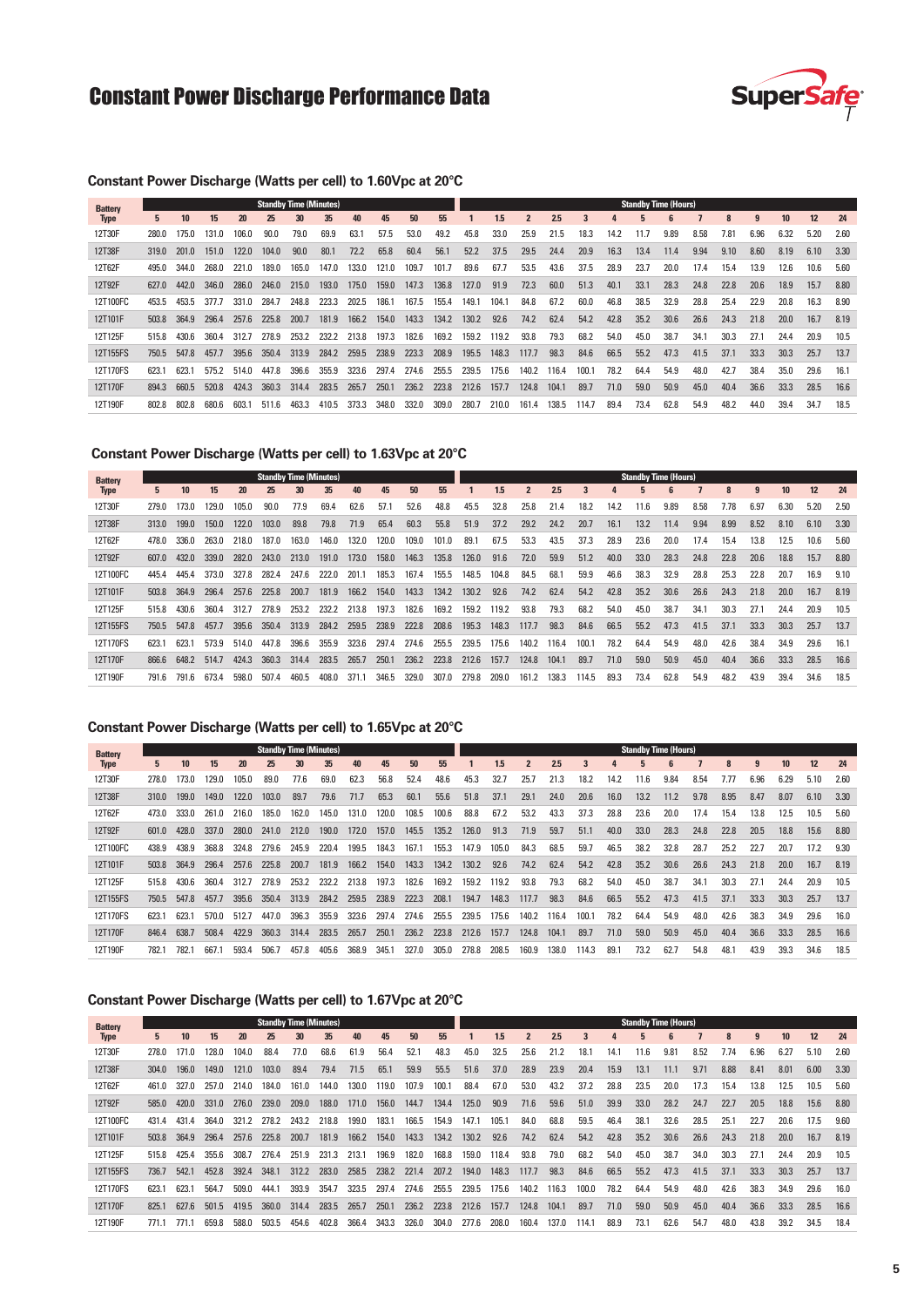## **Constant Power Discharge (Watts per cell) to 1.69Vpc at 20°C**

| 5.    | 10    | 15    | 20    | 25    | 30    | 35    | 40                            | 45    | 50    | 55    |       | 1.5   | $\mathbf{2}$ | 2.5   | 3     | 4    | 5    | 6    |      | 8                           | 9    | 10   | 12   | 24   |
|-------|-------|-------|-------|-------|-------|-------|-------------------------------|-------|-------|-------|-------|-------|--------------|-------|-------|------|------|------|------|-----------------------------|------|------|------|------|
| 278.7 | 171.3 | 128.0 | 103.7 | 87.9  | 76.6  | 68.2  | 61.5                          | 56.2  | 51.8  | 48.0  | 44.8  | 32.4  | 25.5         | 21.2  | 18.1  | 14.1 | 11.6 | 9.80 | 8.50 | 7.50                        | 6.70 | 6.10 | 5.10 | 2.50 |
| 301.1 | 196.3 | 148.9 | 121.1 | 102.6 | 89.4  | 79.3  | 71.4                          | 65.0  | 59.8  | 55.3  | 57.5  | 36.8  | 28.8         | 23.8  | 20.3  | 15.8 | 13.0 | 11.1 | 9.60 | 8.60                        | 7.70 | 7.00 | 6.00 | 3.30 |
| 440.8 | 316.1 | 249.8 | 207.9 | 178.8 | 157.2 | 140.6 | 127.3                         | 116.4 | 107.3 | 99.5  | 88.1  | 66.7  | 52.0         | 43.1  | 36.8  | 28.5 | 23.3 | 19.8 | 17.2 | 15.2                        | 13.7 | 12.4 | 10.5 | 5.60 |
| 579.3 | 416.2 | 329.6 | 275.0 | 257.1 | 209.0 | 187.2 | 169.8                         | 155.6 | 143.7 | 133.6 | 124.9 | 90.6  | 71.6         | 59.9  | 51.0  | 39.9 | 33.0 | 28.2 | 24.7 | 22.0                        | 19.9 | 18.2 | 15.6 | 8.70 |
| 416.7 | 416.7 | 352.5 | 312.0 | 270.0 | 239.0 | 214.7 | 195.2                         | 179.2 | 165.7 | 154.3 | 144.4 | 105.0 | 83.1         | 69.0  | 59.2  | 46.3 | 38.2 | 32.6 | 28.5 | 25.3                        | 22.9 | 20.8 | 17.8 | 9.80 |
| 493.7 | 360.7 | 293.8 | 255.7 | 224.5 | 199.6 | 181.1 | 165.6                         | 153.5 | 142.9 | 133.9 | 130.2 | 92.6  | 74.2         | 62.4  | 54.2  | 42.8 | 35.2 | 30.6 | 26.6 | 24.3                        | 21.8 | 20.0 | 16.7 | 8.19 |
| 515.8 | 419.7 | 350.8 | 305.4 | 273.9 | 250.4 | 230.3 | 212.4                         | 196.3 | 181.4 | 168.4 | 158.8 | 117.7 | 93.8         | 78.8  | 68.2  | 54.0 | 45.0 | 38.7 | 33.9 | 30.3                        | 27.0 | 24.4 | 20.9 | 10.5 |
| 722.0 | 536.1 | 448.0 | 389.1 | 345.7 | 310.3 | 281.5 | 257.4                         | 237.3 | 220.7 | 206.5 | 193.4 | 148.3 | 117.7        | 98.3  | 84.6  | 66.5 | 55.2 | 47.3 | 41.5 | 37.1                        | 33.3 | 30.3 | 25.7 | 13.7 |
| 623.1 | 623.1 | 558.7 | 504.0 | 439.6 | 390.0 | 352.0 | 321.1                         | 295.0 | 274.0 | 255.4 | 239.1 | 175.6 | 139.6        | 116.1 | 99.6  | 78.0 | 64.1 | 54.7 | 47.8 | 42.5                        | 38.2 | 34.8 | 29.6 | 16.0 |
| 802.2 | 615.1 | 494.2 | 414.3 | 357.6 | 314.2 | 283.5 | 265.7                         | 250.1 | 236.2 | 223.8 | 212.6 | 157.7 | 124.8        | 104.1 | 89.7  | 71.0 | 59.0 | 50.9 | 45.0 | 40.4                        | 36.6 | 33.3 | 28.5 | 16.6 |
| 743.2 | 743.2 | 642.4 | 574.7 | 496.8 | 446.3 | 397.9 | 363.0                         | 337.9 | 321.7 | 299.8 | 272.0 | 206.1 | 159.3        | 136.7 | 113.6 | 88.8 | 73.0 | 63.3 | 54.7 | 47.3                        | 43.9 | 38.9 | 33.9 | 18.0 |
|       |       |       |       |       |       |       | <b>Standby Time (Minutes)</b> |       |       |       |       |       |              |       |       |      |      |      |      | <b>Standby Time (Hours)</b> |      |      |      |      |

## **Constant Power Discharge (Watts per cell) to 1.71Vpc at 20°C**

| <b>Battery</b> |       |       |       |       |       | <b>Standby Time (Minutes)</b> |       |       |       |       |       |       |       |                |       |       |      |      | <b>Standby Time (Hours)</b> |      |      |      |                  |      |      |
|----------------|-------|-------|-------|-------|-------|-------------------------------|-------|-------|-------|-------|-------|-------|-------|----------------|-------|-------|------|------|-----------------------------|------|------|------|------------------|------|------|
| <b>Type</b>    | 5     | 10    | 15    | 20    | 25    | 30                            | 35    | 40    | 45    | 50    | 55    |       | 1.5   | $\overline{2}$ | 2.5   | 3     | 4    | 5    | 6                           |      | 8    | 9    | 10 <sup>10</sup> | 12   | 24   |
| 12T30F         | 278.2 | 170.3 | 127.1 | 102.9 | 87.2  | 76.1                          | 67.7  | 61.1  | 55.8  | 51.4  | 47.7  | 44.6  | 32.2  | 25.4           | 21.1  | 18.1  | 14.1 | 11.5 | 9.80                        | 8.50 | 7.50 | 6.70 | 6.10             | 5.10 | 2.50 |
| 12T38F         | 295.2 | 194.5 | 148.1 | 120.7 | 102.3 | 89.1                          | 79.1  | 71.2  | 64.9  | 59.6  | 55.2  | 51.4  | 36.7  | 28.7           | 23.7  | 20.2  | 15.7 | 12.9 | 10.9                        | 9.60 | 8.50 | 7.70 | 7.00             | 6.00 | 3.30 |
| 12T62F         | 430.5 | 310.7 | 246.3 | 205.5 | 176.9 | 155.2                         | 139.4 | 126.3 | 115.5 | 106.6 | 98.9  | 87.8  | 66.4  | 52.1           | 43.0  | 36.7  | 28.4 | 23.3 | 19.7                        | 17.1 | 15.2 | 13.6 | 12.4             | 10.5 | 5.60 |
| 12T92F         | 566.3 | 409.1 | 325.0 | 271.7 | 234.5 | 207.0                         | 185.6 | 168.5 | 154.5 | 142.7 | 132.8 | 124.2 | 90.2  | 71.4           | 59.3  | 50.9  | 39.9 | 32.9 | 28.2                        | 24.7 | 22.0 | 19.9 | 18.2             | 15.5 | 8.70 |
| 12T100FC       | 408.1 | 408.1 | 346.7 | 307.6 | 267.0 | 236.6                         | 212.8 | 193.7 | 178.0 | 164.7 | 153.5 | 143.7 | 104.8 | 83.1           | 69.1  | 59.4  | 46.5 | 38.4 | 32.8                        | 28.7 | 25.6 | 23.1 | 21.1             | 18.0 | 9.90 |
| 12T101F        | 482.3 | 355.7 | 290.5 | 253.4 | 222.8 | 198.3                         | 180.1 | 164.8 | 152.9 | 142.3 | 133.4 | 130.0 | 92.6  | 74.2           | 62.4  | 54.2  | 42.6 | 35.0 | 30.4                        | 26.6 | 24.3 | 21.8 | 20.0             | 16.7 | 8.19 |
| 12T125F        | 515.8 | 411.6 | 345.2 | 301.7 | 271.5 | 248.6                         | 228.9 | 211.0 | 195.2 | 180.0 | 168.0 | 157.9 | 116.9 | 93.5           | 78.4  | 67.9  | 53.7 | 44.8 | 38.7                        | 33.9 | 30.3 | 27.0 | 24.4             | 20.9 | 10.5 |
| 12T155FS       | 706.1 | 529.6 | 443.0 | 385.6 | 343.1 | 308.2                         | 279.8 | 256.0 | 236.2 | 219.7 | 205.1 | 191.8 | 147.7 | 117.2          | 97.9  | 84.5  | 66.5 | 55.2 | 47.3                        | 41.5 | 36.8 | 33.3 | 30.3             | 25.7 | 13.7 |
| 12T170FS       | 623.1 | 623.1 | 551.8 | 498.2 | 435.3 | 386.7                         | 349.4 | 319.0 | 293.5 | 272.1 | 254.1 | 238.3 | 175.3 | 139.2          | 116.0 | 99.4  | 77.7 | 64.0 | 54.6                        | 47.7 | 42.0 | 38.2 | 35.0             | 29.6 | 16.0 |
| 12T170F        | 778.3 | 600.6 | 485.9 | 408.2 | 353.6 | 311.9                         | 283.3 | 265.7 | 250.1 | 236.2 | 223.8 | 212.6 | 157.7 | 124.8          | 104.1 | 89.7  | 71.0 | 59.0 | 50.9                        | 45.0 | 40.4 | 36.6 | 33.3             | 28.5 | 16.6 |
| 12T190F        | 732.9 | 732.9 | 635.2 | 569.5 | 493.0 | 443.4                         | 395.7 | 361.3 | 336.5 | 320.4 | 298.7 | 270.9 | 206.1 | 159.3          | 136.7 | 113.6 | 88.4 | 72.6 | 62.9                        | 54.7 | 47.3 | 43.9 | 38.9             | 33.9 | 18.0 |

## **Constant Power Discharge (Watts per cell) to 1.73Vpc at 20°C**

| <b>Battery</b> |       |       |       |       |       | <b>Standby Time (Minutes)</b> |       |       |       |       |       |       |       |              |       |       |      |      | <b>Standby Time (Hours)</b> |      |      |      |                  |                 |      |
|----------------|-------|-------|-------|-------|-------|-------------------------------|-------|-------|-------|-------|-------|-------|-------|--------------|-------|-------|------|------|-----------------------------|------|------|------|------------------|-----------------|------|
| <b>Type</b>    | 5.    | 10    | 15    | 20    | 25    | 30                            | 35    | 40    | 45    | 50    | 55    |       | 1.5   | $\mathbf{2}$ | 2.5   | 3     | 4    | 5    | 6                           |      | 8    | 9    | 10 <sup>10</sup> | 12 <sup>2</sup> | 24   |
| 12T30F         | 277.9 | 169.2 | 126.7 | 102.  | 86.5  | 75.4                          | 67.2  | 60.6  | 55.4  | 51.1  | 47.4  | 44.3  | 32.1  | 25.3         | 21.0  | 18.0  | 14.0 | 11.5 | 9.80                        | 8.50 | 7.50 | 6.70 | 6.00             | 5.10            | 2.50 |
| 12T38F         | 288.8 | 192.6 | 147.2 | 120.2 | 102.0 | 88.7                          | 78.9  | 71.0  | 64.7  | 59.4  | 55.0  | 51.2  | 36.5  | 28.6         | 23.5  | 20.1  | 15.6 | 12.8 | 10.9                        | 9.50 | 8.50 | 7.60 | 6.90             | 5.90            | 3.30 |
| 12T62F         | 419.8 | 305.1 | 242.7 | 202.9 | 175.0 | 154.2                         | 138.1 | 125.2 | 114.7 | 105.8 | 98.3  | 87.5  | 66.1  | 51.9         | 42.9  | 36.6  | 28.4 | 23.2 | 19.7                        | 17.1 | 15.2 | 13.6 | 12.4             | 10.5            | 5.60 |
| 12T92F         | 552.9 | 401.7 | 320.1 | 268.1 | 231.8 | 204.8                         | 183.8 | 167.0 | 153.3 | 141.7 | 131.9 | 123.4 | 89.8  | 71.1         | 59.1  | 50.8  | 39.8 | 32.9 | 28.1                        | 24.6 | 21.9 | 19.8 | 18.1             | 15.5            | 8.60 |
| 12T100FC       | 399.0 | 399.0 | 340.5 | 302.9 | 263.5 | 233.9                         | 210.7 | 192.0 | 176.5 | 163.5 | 152.4 | 142.9 | 104.5 | 83.0         | 69.1  | 59.4  | 46.6 | 38.5 | 33.0                        | 28.9 | 25.7 | 23.2 | 21.2             | 18.1            | 10.1 |
| 12T101F        | 472.1 | 351.3 | 287.3 | 251.0 | 221.0 | 196.9                         | 178.9 | 163.8 | 152.1 | 141.6 | 132.8 | 130.0 | 92.1  | 73.7         | 62.0  | 53.9  | 42.4 | 34.9 | 30.2                        | 26.4 | 24.3 | 21.8 | 19.8             | 16.7            | 8.19 |
| 12T125F        | 510.7 | 400.7 | 338.8 | 297.9 | 268.8 | 246.3                         | 226.7 | 209.0 | 192.9 | 177.9 | 167.0 | 156.1 | 116.1 | 92.9         | 77.8  | 67.3  | 53.1 | 44.5 | 38.7                        | 33.9 | 30.3 | 27.0 | 24.4             | 20.9            | 10.5 |
| 12T155FS       | 688.4 | 522.2 | 437.4 | 381.6 | 340.0 | 305.6                         | 277.8 | 254.3 | 234.7 | 218.4 | 204.0 | 190.9 | 146.8 | 116.6        | 97.4  | 84.0  | 66.1 | 54.9 | 47.1                        | 41.3 | 36.8 | 33.3 | 30.3             | 25.7            | 13.7 |
| 12T170FS       | 622.0 | 622.0 | 543.8 | 491.5 | 430.2 | 382.8                         | 346.2 | 316.4 | 291.4 | 270.4 | 252.6 | 236.9 | 174.5 | 138.7        | 115.4 | 99.1  | 77.5 | 63.8 | 54.5                        | 47.6 | 42.3 | 38.0 | 34.6             | 29.5            | 15.9 |
| 12T170F        | 753.5 | 585.1 | 476.0 | 401.3 | 348.5 | 308.3                         | 282.9 | 265.2 | 249.8 | 236.1 | 223.8 | 212.6 | 157.7 | 124.8        | 104.1 | 89.7  | 71.0 | 59.0 | 50.9                        | 45.0 | 40.4 | 36.6 | 33.3             | 28.5            | 16.6 |
| 12T190F        | 723.9 | 723.9 | 628.2 | 564.  | 489.0 | 440.3                         | 393.0 | 359.1 | 334.8 | 318.8 | 297.3 | 269.7 | 205.0 | 158.2        | 135.8 | 113.0 | 88.0 | 72.4 | 62.5                        | 54.3 | 47.3 | 43.9 | 38.6             | 33.9            | 18.0 |
|                |       |       |       |       |       |                               |       |       |       |       |       |       |       |              |       |       |      |      |                             |      |      |      |                  |                 |      |

## **Constant Power Discharge (Watts per cell) to 1.75Vpc at 20°C**

| <b>Battery</b> |       |       |       |       | <b>Standby Time (Minutes)</b> |       |       |       |       |       |       |       |       |                |       |       |      |      | <b>Standby Time (Hours)</b> |      |      |      |                  |      |      |
|----------------|-------|-------|-------|-------|-------------------------------|-------|-------|-------|-------|-------|-------|-------|-------|----------------|-------|-------|------|------|-----------------------------|------|------|------|------------------|------|------|
| <b>Type</b>    | 5.    | 10    | 15    | 20    | 25                            | 30    | 35    | 40    | 45    | 50    | 55    |       | 1.5   | $\overline{2}$ | 2.5   | 3     | 4    | 5    | 6                           |      | 8    | 9    | 10 <sup>10</sup> | 12   | 24   |
| 12T30F         | 277.0 | 168.0 | 125.0 | 101.0 | 85.6                          | 75.0  | 66.5  | 60.1  | 54.9  | 50.7  | 47.1  | 43.9  | 31.9  | 25.2           | 20.9  | 17.9  | 14.0 | 11.5 | 9.72                        | 8.44 | 7.67 | 6.87 | 6.20             | 5.00 | 2.50 |
| 12T38F         | 281.0 | 189.0 | 146.0 | 119.0 | 102.0                         | 88.0  | 78.6  | 70.8  | 64.4  | 59.3  | 54.9  | 51.0  | 36.4  | 28.4           | 23.4  | 19.9  | 15.8 | 12.7 | 10.8                        | 9.43 | 8.64 | 8.18 | 7.81             | 5.90 | 3.30 |
| 12T62F         | 421.0 | 306.0 | 243.0 | 204.0 | 176.0                         | 155.0 | 139.0 | 126.0 | 115.0 | 105.0 | 97.6  | 86.6  | 65.8  | 52.4           | 42.8  | 36.9  | 28.6 | 23.4 | 19.9                        | 17.3 | 15.3 | 13.7 | 12.5             | 10.4 | 5.55 |
| 12T92F         | 537.0 | 392.0 | 313.0 | 263.0 | 228.0                         | 202.0 | 182.0 | 165.0 | 151.0 | 140.6 | 130.9 | 122.0 | 89.4  | 70.7           | 58.9  | 50.5  | 39.6 | 32.8 | 28.0                        | 24.6 | 22.5 | 20.4 | 18.6             | 15.4 | 8.60 |
| 12T100FC       | 393.9 | 393.9 | 337.7 | 301.1 | 261.1                         | 231.3 | 208.4 | 188.9 | 175.6 | 162.1 | 151.2 | 142.0 | 104.0 | 82.0           | 69.0  | 58.3  | 45.5 | 37.5 | 32.0                        | 28.1 | 24.8 | 22.5 | 20.3             | 18.2 | 10.1 |
| 12T101F        | 460.0 | 345.9 | 283.5 | 248.2 | 218.8                         | 195.1 | 177.5 | 162.6 | 151.0 | 140.7 | 132.1 | 130.2 | 91.6  | 73.3           | 61.6  | 53.5  | 42.2 | 34.7 | 30.0                        | 26.4 | 24.3 | 21.6 | 19.8             | 16.7 | 8.19 |
| 12T125F        | 494.1 | 389.9 | 331.6 | 293.1 | 265.5                         | 243.4 | 224.0 | 206.4 | 189.9 | 175.3 | 165.1 | 154.1 | 115.3 | 92.3           | 77.2  | 66.7  | 52.5 | 44.2 | 38.6                        | 33.9 | 30.4 | 27.1 | 24.4             | 20.9 | 10.5 |
| 12T155FS       | 668.6 | 513.5 | 431.1 | 377.0 | 336.3                         | 302.6 | 275.2 | 252.2 | 232.9 | 216.8 | 202.8 | 189.8 | 146.0 | 115.9          | 96.7  | 83.4  | 65.7 | 54.5 | 46.7                        | 41.0 | 36.5 | 33.1 | 30.1             | 25.5 | 13.6 |
| 12T170FS       | 607.6 | 607.6 | 535.2 | 485.2 | 425.5                         | 379.5 | 343.4 | 314.1 | 289.5 | 268.4 | 250.8 | 235.7 | 173.5 | 138.2          | 115.0 | 98.9  | 77.4 | 63.7 | 54.4                        | 47.5 | 42.2 | 38.0 | 34.6             | 29.4 | 15.9 |
| 12T170F        | 727.6 | 567.6 | 464.9 | 393.6 | 342.3                         | 303.7 | 281.3 | 264.1 | 248.9 | 235.4 | 223.2 | 212.2 | 157.7 | 124.8          | 104.1 | 89.7  | 71.0 | 59.0 | 50.9                        | 45.0 | 40.4 | 36.6 | 33.3             | 28.5 | 16.6 |
| 12T190F        | 712.8 | 712.8 | 619.9 | 557.9 | 484.2                         | 436.3 | 390.0 | 356.5 | 332.4 | 316.8 | 295.8 | 268.8 | 203.9 | 157.4          | 135.0 | 112.2 | 87.6 | 72.0 | 62.1                        | 54.3 | 47.3 | 43.5 | 38.6             | 33.9 | 18.0 |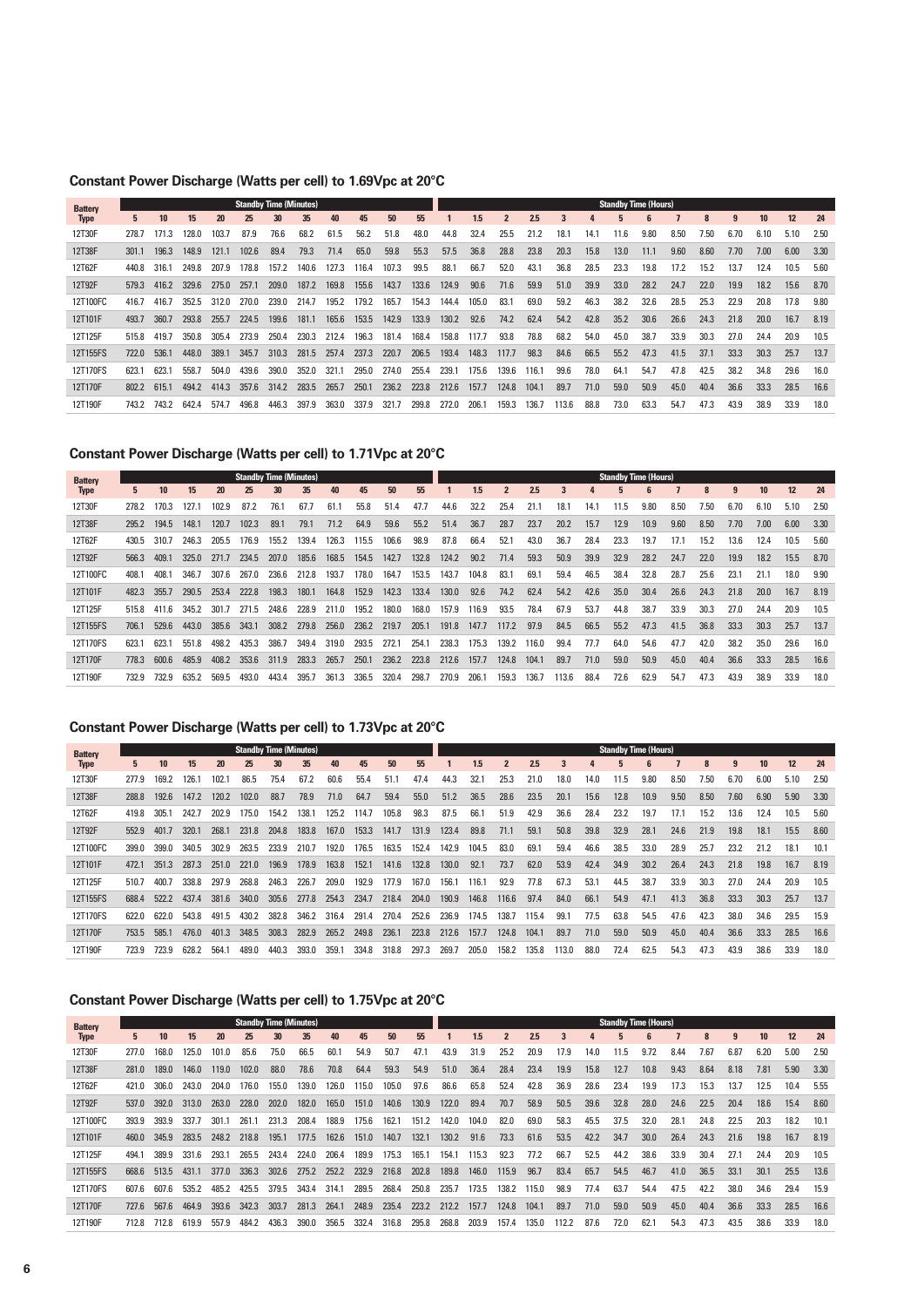

#### **Constant Power Discharge (Watts per cell) to 1.80Vpc at 20°C**

| <b>Battery</b> |       |       |       |       | <b>Standby Time (Minutes)</b> |       |       |       |       |       |       |       |       |              |       |       |      |      | <b>Standby Time (Hours)</b> |      |      |      |                 |      |      |
|----------------|-------|-------|-------|-------|-------------------------------|-------|-------|-------|-------|-------|-------|-------|-------|--------------|-------|-------|------|------|-----------------------------|------|------|------|-----------------|------|------|
| <b>Type</b>    | 5.    | 10    | 15    | 20    | 25                            | 30    | 35    | 40    | 45    | 50    | 55    |       | 1.5   | $\mathbf{2}$ | 2.5   | 3     | 4    | 5    | 6                           |      | 8    | 9    | 10 <sup>1</sup> | 12   | 24   |
| 12T30F         | 276.0 | 164.0 | 122.0 | 96.0  | 83.6                          | 72.9  | 65.0  | 58.8  | 53.7  | 49.7  | 46.2  | 43.1  | 31.4  | 24.9         | 20.7  | 17.8  | 13.9 | 11.4 | 9.66                        | 8.38 | 7.62 | 6.80 | 6.14            | 4.70 | 2.40 |
| 12T38F         | 280.0 | 184.0 | 143.0 | 117.0 | 101.0                         | 87.8  | 78.1  | 70.4  | 64.1  | 58.9  | 54.5  | 50.7  | 36.0  | 28.1         | 23.1  | 19.6  | 15.2 | 12.5 | 10.6                        | 9.26 | 8.48 | 8.03 | 7.68            | 5.80 | 3.20 |
| 12T62F         | 392.0 | 290.0 | 233.0 | 196.0 | 170.0                         | 151.0 | 135.0 | 123.0 | 113.0 | 102.9 | 95.7  | 84.9  | 65.0  | 52.0         | 42.4  | 36.7  | 28.5 | 23.4 | 19.8                        | 17.2 | 15.2 | 13.7 | 12.4            | 10.4 | 5.49 |
| 12T92F         | 502.0 | 373.0 | 300.0 | 253.0 | 221.0                         | 196.0 | 177.0 | 161.0 | 148.0 | 137.7 | 128.4 | 120.0 | 88.2  | 70.0         | 58.5  | 50.2  | 39.4 | 32.6 | 27.9                        | 24.4 | 22.4 | 20.2 | 18.4            | 15.3 | 8.40 |
| 12T100FC       | 365.3 | 365.3 | 316.7 | 284.5 | 248.5                         | 220.4 | 199.0 | 181.0 | 169.0 | 157.8 | 147.4 | 137.4 | 102.2 | 80.2         | 68.2  | 57.3  | 44.9 | 37.0 | 31.7                        | 27.7 | 24.5 | 22.7 | 20.1            | 18.2 | 10.1 |
| 12T101F        | 419.6 | 326.3 | 269.3 | 237.2 | 210.0                         | 187.8 | 171.3 | 157.3 | 146.4 | 136.6 | 128.3 | 126.8 | 88.9  | 71.1         | 59.8  | 51.9  | 41.5 | 34.4 | 29.5                        | 26.1 | 23.3 | 21.3 | 19.5            | 16.4 | 8.21 |
| 12T125F        | 449.9 | 358.6 | 307.6 | 275.2 | 251.2                         | 230.7 | 211.8 | 194.4 | 178.8 | 167.8 | 156.2 | 145.5 | 113.3 | 88.4         | 74.6  | 65.1  | 52.1 | 42.6 | 37.2                        | 33.1 | 29.6 | 26.8 | 24.4            | 20.8 | 10.5 |
| 12T155FS       | 606.6 | 483.5 | 408.2 | 359.5 | 321.9                         | 290.4 | 264.8 | 243.1 | 224.8 | 209.6 | 196.0 | 183.6 | 141.6 | 112.4        | 93.9  | 81.0  | 63.7 | 52.9 | 45.4                        | 39.8 | 35.5 | 32.1 | 29.2            | 24.8 | 13.2 |
| 12T170FS       | 571.6 | 571.6 | 510.8 | 463.5 | 409.5                         | 366.5 | 333.1 | 305.6 | 282.2 | 262.1 | 245.2 | 230.7 | 170.3 | 136.0        | 113.3 | 97.6  | 76.4 | 63.0 | 53.8                        | 47.0 | 41.7 | 37.5 | 34.1            | 29.1 | 15.6 |
| 12T170F        | 650.1 | 518.0 | 429.0 | 367.9 | 322.1                         | 293.5 | 274.2 | 257.5 | 242.9 | 230.0 | 218.4 | 207.9 | 153.9 | 122.8        | 103.0 | 88.9  | 70.6 | 58.8 | 50.8                        | 45.0 | 40.4 | 36.6 | 33.3            | 28.5 | 16.6 |
| 12T190F        | 666.8 | 666.8 | 587.6 | 533.0 | 467.5                         | 420.8 | 378.8 | 347.4 | 323.0 | 310.2 | 290.0 | 263.6 | 200.8 | 154.6        | 133.3 | 110.5 | 86.3 | 71.0 | 61.4                        | 53.7 | 46.6 | 43.0 | 38.0            | 33.5 | 17.8 |
|                |       |       |       |       |                               |       |       |       |       |       |       |       |       |              |       |       |      |      |                             |      |      |      |                 |      |      |

#### **Constant Power Discharge (Watts per cell) to 1.85Vpc at 20°C**

| <b>Battery</b> |       |       |       |       | <b>Standby Time (Minutes)</b> |       |       |       |       |       |       |       |       |                |       |       |      |      | <b>Standby Time (Hours)</b> |      |      |      |                  |                 |      |
|----------------|-------|-------|-------|-------|-------------------------------|-------|-------|-------|-------|-------|-------|-------|-------|----------------|-------|-------|------|------|-----------------------------|------|------|------|------------------|-----------------|------|
| <b>Type</b>    | 5.    | 10    | 15    | 20    | 25                            | 30    | 35    | 40    | 45    | 50    | 55    |       | 1.5   | $\overline{2}$ | 2.5   | 3     | 4    | 5    | 6                           |      | 8    | 9    | 10 <sup>10</sup> | 12 <sup>2</sup> | 24   |
| 12T30F         | 275.0 | 161.0 | 118.0 | 96.0  | 81.4                          | 71.0  | 63.4  | 57.4  | 52.5  | 48.6  | 45.2  | 42.2  | 30.9  | 24.6           | 20.5  | 17.6  | 13.8 | 11.3 | 9.60                        | 8.30 | 7.55 | 6.74 | 6.08             | 4.90            | 2.33 |
| 12T38F         | 279.0 | 177.0 | 140.0 | 116.0 | 99.6                          | 87.1  | 77.6  | 69.9  | 63.7  | 58.6  | 54.2  | 50.4  | 35.7  | 27.8           | 22.8  | 19.4  | 15.0 | 12.2 | 10.4                        | 9.08 | 8.32 | 7.88 | 7.54             | 5.70            | 3.20 |
| 12T62F         | 363.0 | 273.0 | 222.0 | 188.0 | 164.0                         | 146.0 | 131.0 | 120.0 | 110.0 | 100.6 | 93.7  | 83.2  | 64.1  | 51.5           | 42.1  | 36.5  | 28.4 | 23.3 | 19.8                        | 17.2 | 15.2 | 13.6 | 12.4             | 10.3            | 5.41 |
| 12T92F         | 466.0 | 352.0 | 286.0 | 244.0 | 213.0                         | 189.0 | 172.0 | 157.0 | 144.0 | 134.6 | 125.7 | 117.0 | 86.9  | 69.2           | 57.9  | 46.8  | 39.1 | 32.4 | 27.7                        | 24.2 | 22.2 | 20.0 | 18.3             | 15.1            | 8.20 |
| 12T100FC       | 334.0 | 334.0 | 293.0 | 265.3 | 231.6                         | 205.5 | 187.0 | 170.7 | 161.1 | 152.4 | 142.7 | 131.8 | 99.5  | 78.0           | 66.8  | 56.1  | 44.1 | 36.4 | 31.1                        | 27.2 | 24.1 | 21.7 | 19.8             | 17.8            | 9.80 |
| 12T101F        | 361.3 | 296.0 | 247.6 | 219.7 | 195.5                         | 175.4 | 160.6 | 147.9 | 138.0 | 129.0 | 121.4 | 118.8 | 84.1  | 67.4           | 56.7  | 49.2  | 39.3 | 32.8 | 28.5                        | 25.2 | 22.4 | 20.1 | 18.4             | 15.6            | 8.23 |
| 12T125F        | 391.5 | 318.3 | 278.1 | 251.4 | 228.7                         | 207.5 | 187.9 | 175.0 | 160.7 | 148.2 | 138.3 | 131.0 | 103.7 | 82.2           | 70.3  | 60.5  | 48.2 | 39.5 | 35.0                        | 31.0 | 28.0 | 25.2 | 22.8             | 19.5            | 10.5 |
| 12T155FS       | 520.4 | 438.1 | 374.0 | 332.0 | 298.6                         | 270.0 | 247.1 | 227.4 | 210.8 | 196.9 | 185.3 | 174.2 | 133.8 | 106.3          | 88.8  | 76.6  | 60.4 | 50.1 | 43.0                        | 37.7 | 33.6 | 30.4 | 27.7             | 23.5            | 12.5 |
| 12T170FS       | 527.6 | 527.6 | 470.3 | 433.1 | 384.3                         | 345.0 | 316.8 | 292.5 | 269.8 | 251.6 | 235.7 | 221.5 | 163.0 | 132.5          | 110.2 | 95.4  | 74.6 | 61.4 | 52.4                        | 45.8 | 40.6 | 36.6 | 33.3             | 28.4            | 15.3 |
| 12T170F        | 563.0 | 456.2 | 383.8 | 331.7 | 299.8                         | 278.6 | 260.5 | 244.9 | 231.3 | 219.0 | 207.4 | 195.5 | 144.8 | 116.5          | 98.0  | 84.9  | 67.6 | 56.4 | 48.9                        | 43.3 | 38.8 | 35.1 | 32.0             | 27.5            | 16.4 |
| 12T190F        | 615.4 | 615.4 | 550.8 | 504.3 | 444.9                         | 402.6 | 363.9 | 332.7 | 311.7 | 303.3 | 283.8 | 255.7 | 197.5 | 151.2          | 131.4 | 108.3 | 84.7 | 69.7 | 59.9                        | 52.3 | 45.7 | 41.9 | 37.3             | 33.0            | 17.5 |

# Temperature Correction Factors

Correction factors for capacity at different temperatures are shown in the table below (the reference temperature is 20°C).

|                         |               |               |                |                | Temperature    |                |                |                |                |
|-------------------------|---------------|---------------|----------------|----------------|----------------|----------------|----------------|----------------|----------------|
| Duration of Discharge   | $0^{\circ}$ C | $5^{\circ}$ C | $10^{\circ}$ C | $15^{\circ}$ C | $20^{\circ}$ C | $25^{\circ}$ C | $30^{\circ}$ C | $35^{\circ}$ C | $40^{\circ}$ C |
| 5 minutes to 59 minutes | 0.80          | 0.86          | 0.91           | 0.96           |                | 04. ا          | 1.06           | 1.09           | 1.10           |
| 1 hour to 24 hours      | 0.86          | 0.90          | 0.94           | 0.97           |                | .03            | 1.05           | 1.06           | 1.07           |